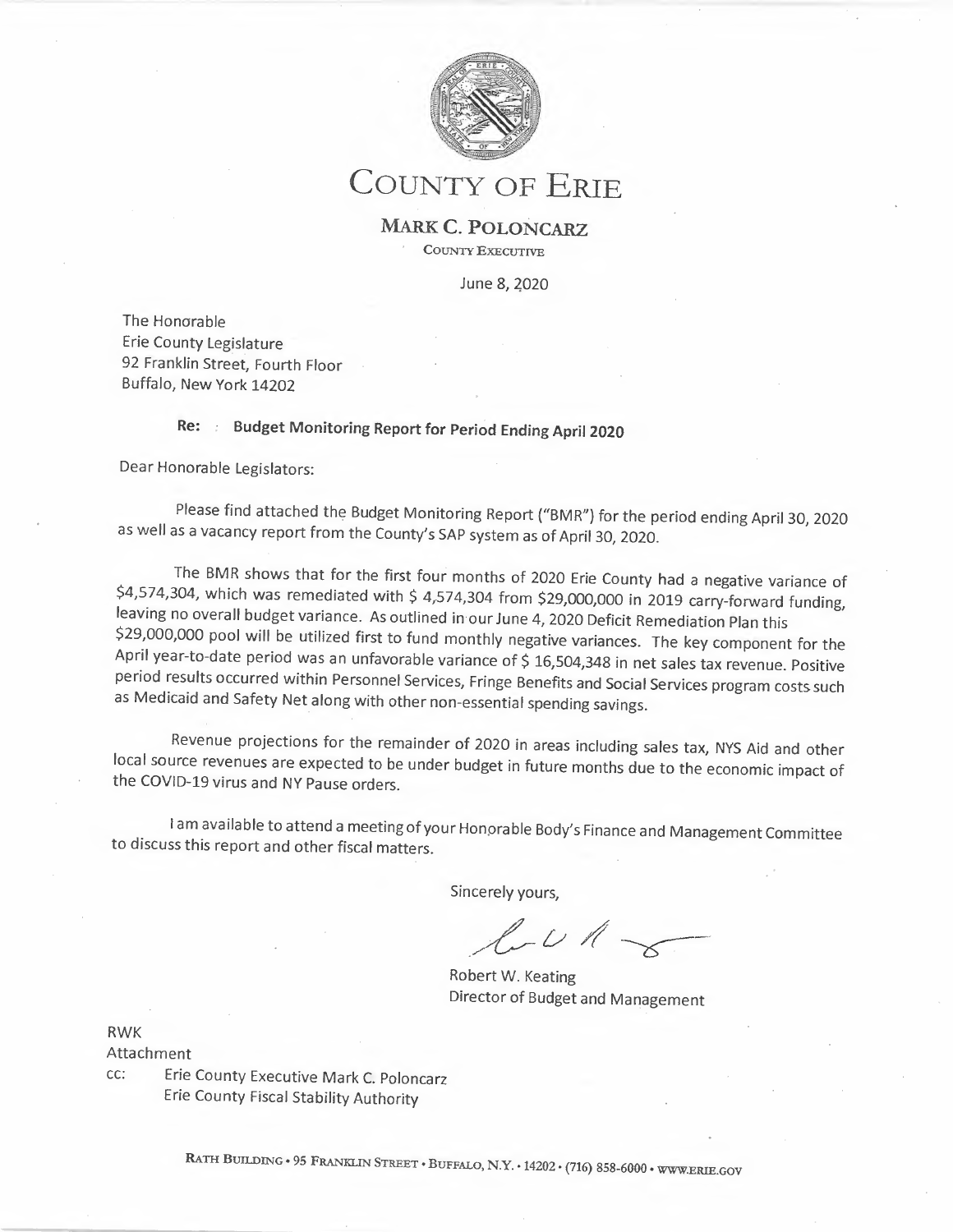| <b>Account Type</b>                                   | <b>Annual Budget</b> | <b>Period Budget</b><br>January-April | Actuals<br>January-April | Period<br>Available<br><b>Budget</b> | % of Period<br><b>Budget</b><br>Consumed |                | % of Annual<br><b>Budget</b><br>Consumed |
|-------------------------------------------------------|----------------------|---------------------------------------|--------------------------|--------------------------------------|------------------------------------------|----------------|------------------------------------------|
| Revenue                                               |                      |                                       |                          |                                      |                                          |                |                                          |
| <b>Property Tax</b>                                   | 279,863,754-         | 279,863,754-                          | 279,863,754-             | 0-                                   | 100.00%                                  |                |                                          |
| <b>Property Tax Related</b>                           | 16,264,806-          | 6,009,264-                            | 5,717,957-               | 291,307-                             | 95.15%                                   | 0-             | 100.00%                                  |
| **<br>Sales Tax                                       | 491,338,760-         | 149,637,053-                          | 132,363,836-             | 17,273,216-                          | 88.46%                                   | 10,546,849-    | 35.16%                                   |
| ∤**<br>Sales Tax to Local Govt.                       | 337,955,669-         | 102,926,298-                          | 91,455,249-              | 11,471,048-                          | 88.86%                                   | 358,974,924-   | 26.94%                                   |
| **<br><b>Other Sources</b>                            | 39,237,913-          | 14,620,307-                           | 13,022,597-              | 1,597,709-                           | 89.07%                                   | 246,500,420-   | 27.06%                                   |
| ∤**<br>Fees, Fines or Charges                         | 34, 105, 887-        | 15,056,060-                           | 13,804,750-              | 1,251,310-                           |                                          | 26,215,316-    | 33.19%                                   |
| $**$<br><b>Appropriated Fund Balance</b>              | (3,000,000)          | $\Omega$                              | $\Omega$                 | 0                                    | 91.69%                                   | 20,301,137-    | 40.48%                                   |
| ***<br><b>Local Source Revenue</b>                    | 1,198,766,789-       | 568, 112, 735-                        | 536,228,144-             | 31,884,591                           | 94.39%                                   | 662,538,644-   | 0.00%                                    |
| $***$<br><b>Federal Revenue</b>                       | 172,944,969-         | 57,599,084-                           | 57,245,852-              | 353,233-                             | 99.39%                                   | 115,699,117-   | 44.73%                                   |
| $***$<br><b>State Revenue</b>                         | 184,440,894-         | 61,470,017-                           | 54,312,227               | 7,157,790-                           | 88.36%                                   | 130, 128, 667- | 33.10%                                   |
| $***$<br><b>Interfund Revenue</b>                     | 1,603,412-           | 1,603,412-                            | 1,603,413-               |                                      | 100.00%                                  | 1              | 29.45%                                   |
| **** County Revenue                                   | 1,557,756,064-       | 688,785,248-                          | 649,389,635-             | 39,395,613-                          | 94.28%                                   | 908,366,429-   | 100.00%<br>41.69%                        |
| Expense<br>$\star\star$<br><b>Salaries</b>            | 228,652,126          | 72,312,919                            | 68,176,373               | 4,136,546                            | 94.28%                                   | 160,475,753    | 29.82%                                   |
| $**$<br>Non-Salaries<br> **<br>Countywide Adjustments | 28,497,230           | 8,456,254                             | 7,261,347                | 1,194,907                            | 85.87%                                   | 21,235,883     | 25.48%                                   |
| <b>Personnel Related Expense</b>                      | 1,800,000-           | 585,000-                              |                          | 585,000-                             | 0.00%                                    | 1,800,000-     | 0.00%                                    |
| ***<br>Fringe Benefit Total                           | 255,349,356          | 80, 184, 173                          | 75,437,719               | 4,746,454                            | 94.08%                                   | 179,911,637    | 29.54%                                   |
| $**$<br><b>Supplies and Repairs</b>                   | 136, 192, 942        | 41,511,612                            | 37,358,100               | 4,153,512                            | 89.99%                                   | 98,834,842     | 27.43%                                   |
| $**$<br>Other                                         | 10,585,884           | 3,799,329                             | 2,096,909                | 1,702,420                            | 55.19%                                   | 8,488,975      | 19.81%                                   |
| **                                                    | 28,013,575           | 8,108,474                             | 7,472,496                | 635,978                              | 92.16%                                   | 20,541,079     | 26.67%                                   |
| Contractual<br>$**$                                   | 541,501,373          | 175,593,619                           | 159,039,795              | 16,553,824                           | 90.57%                                   | 382,461,578    | 29.37%                                   |
| Equipment<br>$**$                                     | 5,007,557            | 1,263,721                             | 822,794                  | 440,927                              | 65.11%                                   | 4,184,764      | 16.43%                                   |
| Allocations<br>$**$                                   | 77,792,625           | 31,857,166                            | 24,913,815               | 6,943,351                            | 78.20%                                   | 52,878,810     | 32.03%                                   |
| Program Specific<br>kk<br><b>Debt Services</b>        | 509,694,490          | 189,897,538                           | 185,706,529              | 4,191,009                            | 97.79%                                   | 323,987,961    | 36.43%                                   |
| All Other Operating Expense                           | 62,988,328           | 23,798,581                            | 23,770,441               | 28,139                               | 99.88%                                   | 39,217,887     | 37.74%                                   |
| ****<br><b>County Expense</b>                         | 1,235,583,832        | 434,318,427                           | 403,822,779              | 30,495,648                           | 92.98%                                   | 831,761,054    | 32.68%                                   |
|                                                       | 1,627,126,130        | 556,014,212                           | 516,618,599              | 39,395,613                           | 92.91%                                   | 1,110,507,532  | 31.75%                                   |
| ***** Net                                             |                      |                                       |                          |                                      |                                          |                |                                          |
|                                                       | 69,370,067           | 132,771,036-                          | 132,771,037-             | $\mathbf{0}$                         |                                          | 202, 141, 103  |                                          |

## January-April 2020 Budget Monitoring Report (BMR) **Summary by Account Type**

#### Note on the BMR:

The BMR helps the Budget Office identify, understand and resolve financial issues that may emerge during the year. A positive variance indicated should not be interpreted as a projection of year-end balance<br>but should be u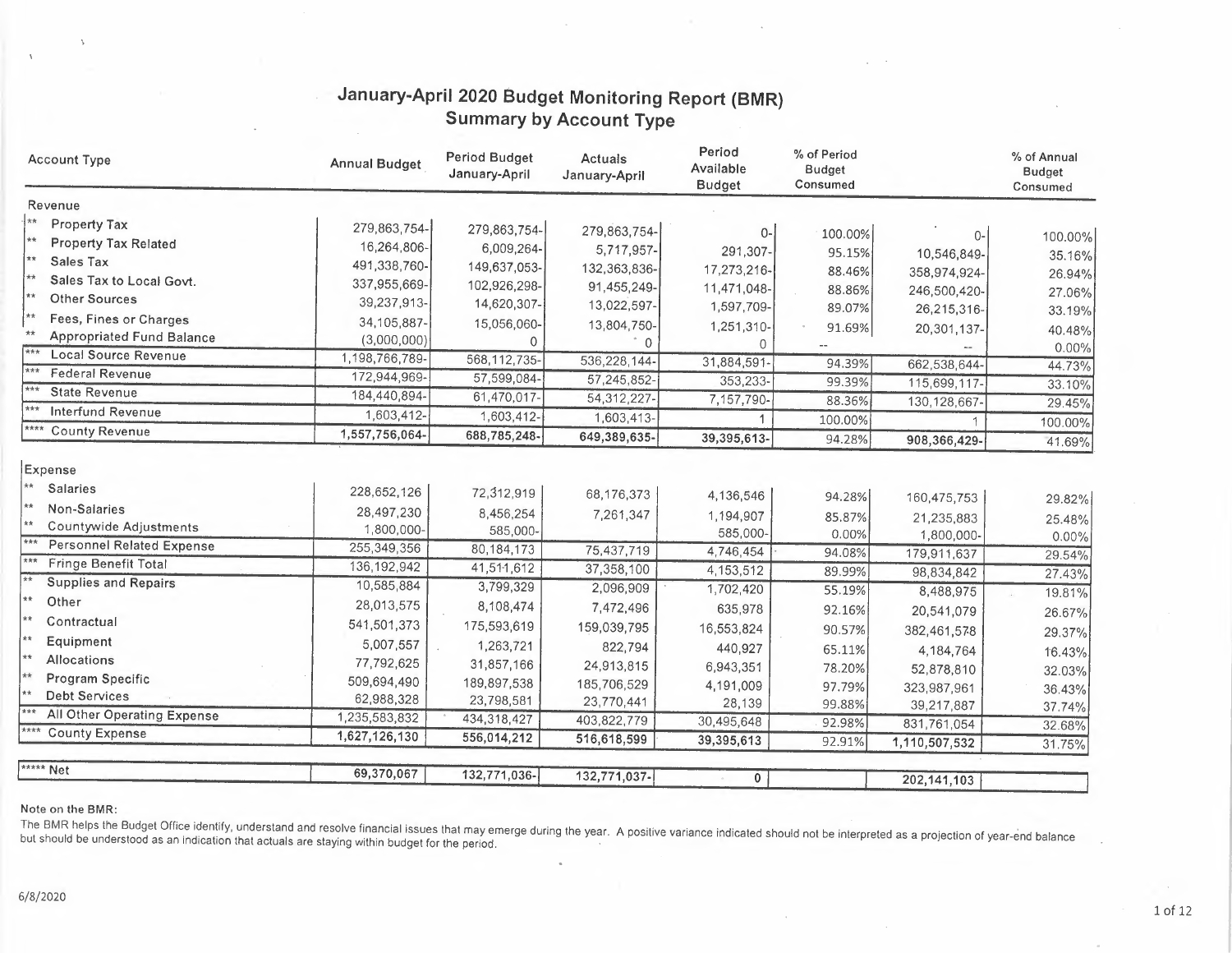| <b>Account Type</b>                   | <b>Annual Budget</b> | <b>Period Budget</b><br>January-April | Actuals<br>January-April | Period<br>Available<br><b>Budget</b> | % of Period<br><b>Budget</b><br>Consumed | Annual<br>Available<br><b>Budget</b> | % of Annual<br>Budget<br>Consumed | <b>Comments/Key Items</b>                                                                |
|---------------------------------------|----------------------|---------------------------------------|--------------------------|--------------------------------------|------------------------------------------|--------------------------------------|-----------------------------------|------------------------------------------------------------------------------------------|
| Revenue                               |                      |                                       |                          |                                      |                                          |                                      |                                   |                                                                                          |
| 400000 Real Property Taxes            | (279, 863, 754)      | (279, 863, 754)                       | (279, 863, 754)          | (0)                                  | 100.00%                                  | $\{0\}$                              |                                   |                                                                                          |
| $\ast$ $\ast$<br>Property Tax         | (279, 863, 754)      | (279, 863, 754)                       | (279, 863, 754)          | (0)                                  | 100.00%                                  | (0)                                  | 100.00%<br>100.00%                |                                                                                          |
| 400010 Exemption Removal              | (863, 146)           | (863, 146)                            | (872, 391)               | 9,245                                | 101.07%                                  | 9,245                                |                                   |                                                                                          |
| 400030 Gn/Sale-Tax Acq Prop           | (5,000)              | (1,667)                               | (4,000)                  | 2,333                                | 240.00%                                  |                                      | 101.07%                           |                                                                                          |
| 400040 Other Pay/Lieu-Tax             | (5, 140, 000)        | (5,043,333)                           | (4,746,168)              | (297, 166)                           | 94.11%                                   | (1,000)                              | 80.00%                            |                                                                                          |
| 400050 Int&Pen on R P Taxes           | (13,800,624)         | (93, 697)                             | (93, 697)                | $\circ$                              | 100.00%                                  | (393, 832)                           | 92.34%                            |                                                                                          |
| 400060 Omitted Taxes                  | (7,500)              | (7,500)                               | (1,780)                  | (5, 720)                             | 23.74%                                   | (13,706,927)                         | 0.68%                             |                                                                                          |
| 466060 Prop Tax Rev Adjust            | 3,551,464            | 78                                    | 78                       | $\circ$                              | 100.00%                                  | (5,720)                              | 23.74%                            |                                                                                          |
| $\ast$ $\ast$<br>Property Tax Related | (16, 264, 806)       | (6,009,264)                           | (5,717,957)              | (291, 307)                           | 95.15%                                   | 3,551,386<br>(10, 546, 849)          | 0.00%<br>35.16%                   |                                                                                          |
|                                       |                      |                                       |                          |                                      |                                          |                                      |                                   |                                                                                          |
| 402000 Sales Tax EC Purp              | (185, 270, 714)      | (56, 425, 236)                        | (49, 910, 718)           | (6, 514, 518)                        | 88.45%                                   | (135, 359, 996)                      | 26.94%                            | Sales Tax<br>County Share of Sales Tax is less than                                      |
| 402100 1% Sales Tax-EC Purp           | (174, 921, 477)      | (53, 273, 319)                        | (47, 121, 989)           | (6, 151, 330)                        | 88.45%                                   | (127, 799, 488)                      | 26.94%                            | budget for the period by \$17.3M. The Div.<br>of Budget will continue to closely monitor |
| 402120 .25% Sales Tax                 | (43, 715, 523)       | (13, 312, 833)                        | (11, 777, 043)           | (1,535,790)                          | 88.46%                                   | (31, 938, 480)                       | 26.94%                            | the impact from COVID-19 to sales tax to<br>ascertain the overall impact on the 2020     |
| 402130 .5% Sales Tax                  | (87, 431, 046)       | (26, 625, 665)                        | (23,554,086)             | (3,071,579)                          | 88.46%                                   | (63,876,960)                         | 26.94%                            | budget.                                                                                  |
| $* *$<br>Sales Tax                    | (491, 338, 760)      | (149, 637, 053)                       | (132, 363, 836)          | (17, 273, 216)                       | 88.46%                                   | (358, 974, 924)                      | 26.94%                            |                                                                                          |
| 402140 Sales Tax to Loc Gov           | (337, 955, 669)      | (102, 926, 298)                       | (91, 455, 249)           | (11, 471, 048)                       | 88.86%                                   | (246,500,420)                        | 27.06%                            |                                                                                          |
| Sales Tax to Local Govt.              | (337, 955, 669)      | (102, 926, 298)                       | (91, 455, 249)           | (11, 471, 048)                       | 88.86%                                   | (246,500,420)                        | 27.06%                            |                                                                                          |
| 402300 Hotel Occupancy Tax            | (11,600,000)         | (3,866,667)                           | (1, 392, 433)            | (2,474,234)                          | 36.01%                                   | (10, 207, 567)                       | 12.00%                            | Expected to be continue to sharply reduced                                               |
| 402500 Off Track Par-Mu Tax           | (688,000)            | (105, 333)                            | (47, 364)                | (57, 969)                            | 44.97%                                   | (640, 636)                           | 6.88%                             | in future periods due to the COVID-19                                                    |
| 402510 Video Lottery Aid              | (288, 560)           | $\circ$                               | $\circ$                  | $\circ$                              | $\sim$                                   | (288, 560)                           | 0.00%                             | crisis.                                                                                  |
| 402610 Medical Marj Exc Tax           | (167, 452)           | (55, 817)                             | (47,000)                 | (8, 817)                             | 84.20%                                   | (120, 452)                           | 28.07%                            |                                                                                          |
| 415010 Post Mortem Toxicol            | (14, 450)            | (4,817)                               | (10,082)                 | 5,266                                | 209.32%                                  | (4,368)                              | 69.77%                            |                                                                                          |
| 415100 Real Property Trans            | (201, 200)           | (67,067)                              | (53,883)                 | (13, 184)                            | 80.34%                                   | (147, 317)                           | 26.78%                            |                                                                                          |
| 415160 Mortgage Tax                   | (552, 480)           | (184, 160)                            | (180, 540)               | (3,620)                              | 98.03%                                   | (371, 940)                           | 32.68%                            |                                                                                          |
| 415500 Prisoner Transport             | (20,000)             | (6,667)                               | (8, 294)                 | 1,627                                | 124.41%                                  | (11,706)                             | 41.47%                            |                                                                                          |
| 415620 Commissary Reimb               | (115, 763)           | (38, 588)                             | (38, 588)                | $\circ$                              | 100.00%                                  | (77, 175)                            | 33.33%                            |                                                                                          |
| 415622 Jail Phone Revenue             | (660, 178)           | (660, 178)                            | (660, 178)               | $\circ$                              | 100.00%                                  | $\circ$                              | 100.00%                           |                                                                                          |
| 416540 Insurance                      | $\circ$              | 0                                     | 0                        | $\Omega$                             | $\sim$                                   | $\Omega$                             |                                   |                                                                                          |
| 416570 Post Exposure Rabies           | (133,048)            | (44, 349)                             | (48, 108)                | 3,759                                | 108.48%                                  | (84,940)                             | 36.16%                            |                                                                                          |
| 416920 Medicd-Early Interve           | (151, 200)           | (50, 400)                             | (52, 979)                | 2,579                                | 105.12%                                  | (98, 221)                            | 35.04%                            |                                                                                          |
| 417200 Day Care Repay Recov           | (104, 575)           | (34, 858)                             | (20, 405)                | (14, 453)                            | 58.54%                                   | (84, 170)                            | 19.51%                            |                                                                                          |
| 417500 Repay Em Ast/Adults            | (268, 610)           | (89, 537)                             | (65, 427)                | (24, 109)                            | 73.07%                                   | (203, 183)                           | 24.36%                            |                                                                                          |
| 417510 Repay Medical Asst             | (3, 170, 235)        | (1,056,745)                           | (715, 396)               | (341, 349)                           | 67.70%                                   | (2,454,839)                          |                                   |                                                                                          |
| 417520 Repay-Family Assist            | (630, 458)           | (210, 153)                            | (169, 597)               | (40, 556)                            |                                          |                                      | 22.57%                            |                                                                                          |
| 417530 Repay-Foster Care/Ad           | (903, 367)           | (301, 122)                            | (434, 270)               | 133,147                              | 80.70%                                   | (460, 861)                           | 26.90%                            |                                                                                          |
| 417550 Repay-SafetyNetAsst            | (4, 718, 023)        | (1,572,674)                           |                          |                                      | 144.22%                                  | (469,097)                            | 48.07%                            |                                                                                          |
| 417560 Repay-Serv For Recip           | (8, 216)             | (2,739)                               | (2, 155, 503)<br>(60)    | 582,828                              | 137.06%                                  | (2,562,520)                          | 45.69%                            |                                                                                          |
| 417570 SNAP Fraud Incentives          | (56, 912)            | (18, 971)                             |                          | (2,679)                              | 2.19%                                    | (8, 156)                             | 0.73%                             |                                                                                          |
| 417580 Repaymts-Handi Child           | (67,989)             | (22, 663)                             | (15, 412)<br>1,073       | (3,558)                              | 81.24%                                   | (41,500)                             | 27.08%                            |                                                                                          |
| 418025 Recov-SafetyNet Bur            | $\mathbf 0$          | 0                                     | (14, 657)                | (23, 736)<br>14,657                  | $-4.74%$<br>$\ddot{\phantom{1}}$         | (69,062)<br>14,657                   | $-1.58%$<br>$\ddot{\phantom{a}}$  |                                                                                          |

 $\Lambda$ 

 $\lambda$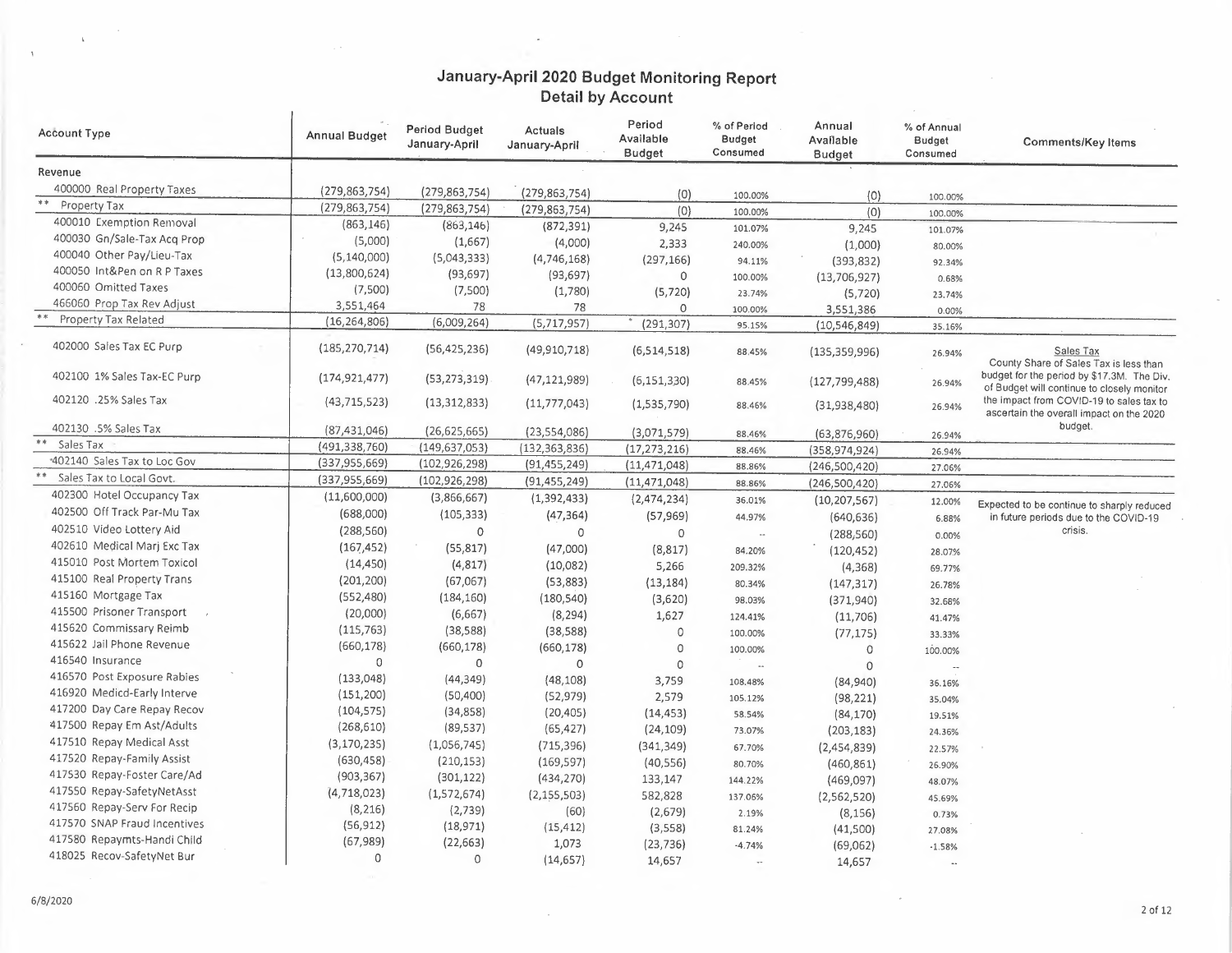$\sim$ 

| Account Type                 | <b>Annual Budget</b> | <b>Period Budget</b><br>January-April | Actuals<br>January-April | Period<br>Available<br><b>Budget</b> | % of Period<br>Budget<br>Consumed | Annual<br>Available<br><b>Budget</b> | % of Annual<br><b>Budget</b><br>Consumed | <b>Comments/Key Items</b>                     |
|------------------------------|----------------------|---------------------------------------|--------------------------|--------------------------------------|-----------------------------------|--------------------------------------|------------------------------------------|-----------------------------------------------|
| 418030 Repayments-IV D Adm   | (4,423,828)          | (1,474,609)                           | (1,523,659)              | 49,050                               | 103.33%                           | (2,900,169)                          | 34.44%                                   |                                               |
| 418110 Comm Coll Respreads   | (7, 124, 895)        | (7, 124, 895)                         | (2,724,895)              | (4,400,000)                          | 38.24%                            | (4,400,000)                          | 38.24%                                   |                                               |
| 418112 Comm Coll Resp. Adj.  | 4,400,000            | 4,400,000                             | $\circ$                  | 4,400,000                            | 0.00%                             | 4,400,000                            | 0.00%                                    |                                               |
| 418130 Comm Coll Reimb       | (57, 279)            | (19,093)                              | (11,905)                 | (7, 188)                             | 62.36%                            | (45, 374)                            | 20.79%                                   |                                               |
| 418410 OCSE Medical Payments | (1, 455, 240)        | (485,080)                             | (453, 400)               | (31,680)                             | 93.47%                            | (1,001,840)                          | 31.16%                                   |                                               |
| 418430 Donated Funds         | (1,452,462)          | (484, 154)                            | (505, 821)               | 21,667                               | 104.48%                           | (946, 641)                           | 34.83%                                   |                                               |
| 420020 ECC Cap Cons-Otr Gvt  | (95,000)             | 0                                     | $\circ$                  | $\circ$                              | $\ddotsc$                         | (95,000)                             | 0.00%                                    |                                               |
| 420499 OthLocal Source Rev   | (94, 494)            | (31, 498)                             | $\Omega$                 | (31, 498)                            | 0.00%                             | (94, 494)                            | 0.00%                                    |                                               |
| 420500 Rent-Ri Prop-Concess  | (34, 235)            | (11, 412)                             | (15, 314)                | 3,903                                | 134.20%                           | (18, 921)                            | 44.73%                                   |                                               |
| 420520 Rent-RI Prop-Rtw-Eas  | (3,000)              | (1,000)                               | (690)                    | (310)                                | 68.96%                            | (2,310)                              | 22.99%                                   |                                               |
| 420550 Rent-663 Kensington   | (12, 168)            | (4,056)                               | (4,056)                  | $\Omega$                             | 100.00%                           | (8, 112)                             | 33.33%                                   |                                               |
| 420560 Rent-1500 Broadway    | (246, 015)           | (82,005)                              | (85, 649)                | 3,644                                | 104.44%                           | (160, 366)                           | 34.81%                                   |                                               |
| 421550 Forft Crime Proceed   | (150, 500)           | (50, 269)                             | (208, 536)               | 158,267                              | 414.84%                           | 58,036                               | 138.56%                                  |                                               |
| 422000 Copies                | (10, 100)            | (3, 367)                              | (3,003)                  | (363)                                | 89.20%                            | (7,097)                              |                                          |                                               |
| 422040 Gas Well Drill Rents  | (5,500)              | (1,833)                               | (848)                    | (986)                                | 46.23%                            | (4,653)                              | 29.73%                                   |                                               |
| 422050 E-Payable Rebates     | (250,000)            | (83, 333)                             | (82, 663)                | (671)                                | 99.20%                            | (167, 337)                           | 15.41%                                   |                                               |
| 423000 Refunds P/Y Expenses  | (1,000)              | (333)                                 | 186,005                  | (186, 338)                           | -55802.06%                        | (187,005)                            | 33.07%                                   |                                               |
| 445000 Recovery Int - SID    | (460, 125)           | (153, 375)                            | (107, 575)               | (45,800)                             | 70.14%                            |                                      | $-18600.50%$                             |                                               |
| 445030 Int & Earn - Gen Inv  | (551,000)            | (183, 667)                            | (78, 732)                | (104, 934)                           | 42.87%                            | (352, 550)                           | 23.38%                                   |                                               |
| 445040 Int & Earn-3rd Party  | (350,000)            | (116, 667)                            | (277, 205)               | 160,538                              |                                   | (472, 268)                           | 14.29%                                   |                                               |
| 466000 Misc Receipts         | (85,600)             | (28, 533)                             | (15, 286)                |                                      | 237.60%                           | (72, 795)                            | 79.20%                                   |                                               |
| 466020 Minor Sale - Other    | (25,500)             | (8,500)                               | (4, 845)                 | (13, 247)                            | 53.57%                            | (70, 314)                            | 17.86%                                   |                                               |
| 466070 Refunds P/Y Expenses  | (980,000)            |                                       |                          | (3,655)                              | 57.00%                            | (20, 655)                            | 19.00%                                   |                                               |
| 466120 Other Misc DISS Rev   | (3, 240)             | (136, 667)                            | (135, 572)               | (1,094)                              | 99.20%                            | (844, 428)                           | 13.83%                                   |                                               |
| 466130 Oth Unclass Rev       |                      | (1,080)                               | (1,080)                  | $\circ$                              | 100.00%                           | (2,160)                              | 33.33%                                   |                                               |
| 466150 Chlamydia Study Forms | (10,000)<br>(8,000)  | (3, 333)                              | (29, 127)                | 25,794                               | 873.81%                           | 19,127                               | 291.27%                                  |                                               |
| 466180 Unanticip P/Y Rev     | 0                    | (2,667)                               | (1,939)                  | (728)                                | 72.71%                            | (6,061)                              | 24.24%                                   |                                               |
| 466260 Intercept-LocalShare  |                      | $\circ$                               | (597, 827)               | 597,827                              | $\sim$                            | 597,827                              |                                          |                                               |
| 466280 Local Srce - ECMCC    | (110,613)            | (36, 871)                             | (34, 256)                | (2,615)                              | 92.91%                            | (76, 357)                            | 30.97%                                   |                                               |
| 466310 Prem On Oblig - RAN   | (27,000)             | (9,000)                               | (6, 592)                 | (2,408)                              | 73.24%                            | (20, 408)                            | 24.41%                                   |                                               |
| 466360 Stadium Reimbursement | (102, 500)           | 0                                     | $\mathbb O$              | $\circ$                              | $\overline{\phantom{a}}$          | (102, 500)                           | 0.00%                                    |                                               |
| 467000 Misc Depart Income    | (720, 500)           | (372)                                 | (330)                    | (41)                                 | 88.84%                            | (720, 170)                           | 0.05%                                    |                                               |
| 480020 Sale-Excess Material  | (9,403)              | (3, 134)                              | (1,993)                  | (1, 141)                             | 63.59%                            | (7, 410)                             | 21.20%                                   | At the end of the period, or 33% of the year, |
| 480030 Recycling Revenue     | (195,500)            | (65, 167)                             | (155, 874)               | 90,707                               | 239.19%                           | (39, 626)                            | 79.73%                                   | the County has achieved 33% of the annual     |
| Other Sources                | (62,500)             | (20, 833)                             | (10, 828)                | (10,005)                             | 51.97%                            | (51, 672)                            | 17.32%                                   | Other Sources revenue budget.                 |
| 406610 STD Clinic Fees       | (39, 237, 913)       | (14, 620, 307)                        | (13,022,597)             | (1, 597, 709)                        | 89.07%                            | (26, 215, 316)                       | 33.19%                                   |                                               |
| 415000 Medical Exam Fees     | (568, 550)           | (189, 517)                            | (37, 541)                | (151, 976)                           | 19.81%                            | (531,009)                            | 6.60%                                    |                                               |
| 415050 Treasurer Fees        | (484, 750)           | (161, 583)                            | (160, 154)               | (1, 429)                             | 99.12%                            | (324, 596)                           | 33.04%                                   |                                               |
|                              | (55,500)             | (18,500)                              | (70, 471)                | 51,971                               | 380.93%                           | 14,971                               | 126.98%                                  |                                               |
| 415105 Passport Fees         | (28,000)             | (9, 333)                              | (6, 545)                 | (2,788)                              | 70.13%                            | (21, 455)                            | 23.38%                                   |                                               |
| 415110 Court Fees            | (391, 600)           | (130, 533)                            | (105, 275)               | (25, 258)                            | 80.65%                            | (286, 325)                           | 26.88%                                   |                                               |
| 415120 Small Claims AR Fees  | (200)                | (67)                                  | (275)                    | 208                                  | 412.48%                           | 75                                   | 137.50%                                  |                                               |
| 415130 Auto Fees             | (5, 281, 803)        | (1,260,601)                           | (802, 515)               | (458,086)                            | 63.66%                            | (4, 479, 288)                        | 15.19%                                   |                                               |
| 415140 Comm of Educ Fees     | (116,800)            | (38, 933)                             | (33, 743)                | (5, 190)                             | 86.67%                            | (83,057)                             | 28.89%                                   |                                               |

 $\Delta$ 

 $\alpha$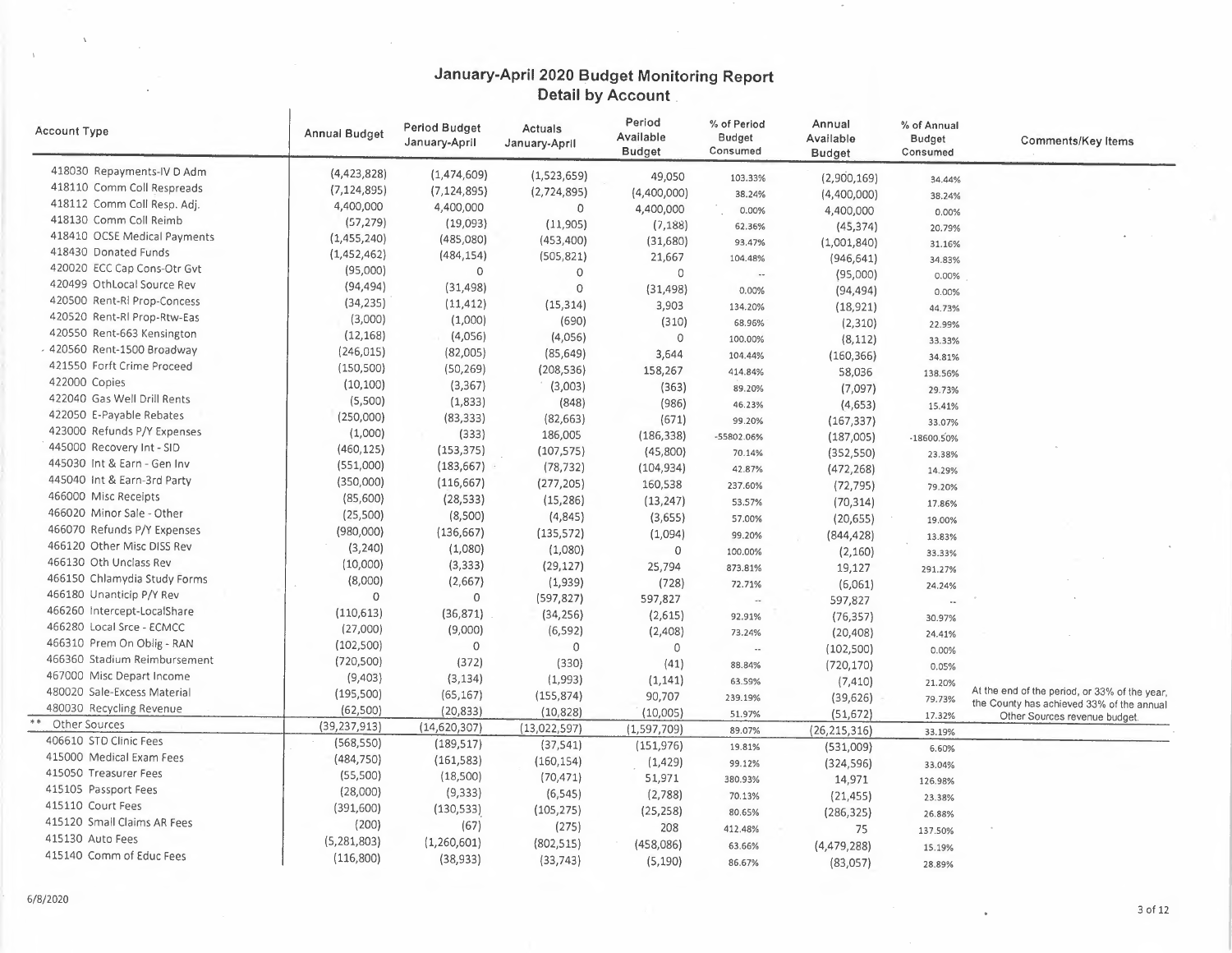$\mathcal{L}$ 

 $\alpha$ 

| <b>Account Type</b>                                      | <b>Annual Budget</b> | <b>Period Budget</b><br>January-April | Actuals<br>January-April | Period<br>Available<br><b>Budget</b> | % of Period<br><b>Budget</b><br>Consumed | Annual<br>Available<br><b>Budget</b> | % of Annual<br>Budget<br>Consumed | <b>Comments/Key Items</b> |
|----------------------------------------------------------|----------------------|---------------------------------------|--------------------------|--------------------------------------|------------------------------------------|--------------------------------------|-----------------------------------|---------------------------|
| 415150 Recording Fees                                    | (6, 200, 765)        | (1,666,922)                           | (1,889,847)              | 222,925                              | 113.37%                                  | (4,310,918)                          | 30.48%                            |                           |
| 415180 Vehicle Use Tax                                   | (5,995,825)          | (1,998,608)                           | (1,583,347)              | (415, 261)                           | 79.22%                                   | (4,412,478)                          | 26.41%                            |                           |
| 415185 E-Z Pass Tag Sales                                | (17,500)             | (5,833)                               | (2,625)                  | (3,208)                              | 45.00%                                   | (14, 875)                            | 15.00%                            |                           |
| 415200 Civil Serv Exam Fees                              | (95,000)             | (31, 667)                             | $\circ$                  | (31,667)                             | 0.00%                                    | (95,000)                             | 0.00%                             |                           |
| 415210 3rd Party Deduct Fee                              | (17,000)             | (5,667)                               | $\mathbf 0$              | (5,667)                              | 0.00%                                    | (17,000)                             | 0.00%                             |                           |
| 415510 Civil Proc Fees-Sher                              | (1,071,690)          | (357, 230)                            | (363, 389)               | 6,159                                | 101.72%                                  | (708, 301)                           | 33.91%                            |                           |
| 415520 Sheriff Fees                                      | (32,500)             | (10, 833)                             | (8,058)                  | (2,775)                              | 74.38%                                   | (24, 442)                            | 24.79%                            |                           |
| 415600 Inmate Discip Surch                               | (14,500)             | (4,833)                               | (3, 334)                 | (1,500)                              | 68.97%                                   | (11, 166)                            | 22.99%                            |                           |
| 415605 Drug Testing Charge                               | (38,000)             | (12, 667)                             | (9,439)                  | (3, 228)                             | 74.52%                                   | (28, 561)                            | 24.84%                            |                           |
| 415610 Restitution Surcharge                             | (30,000)             | (10,000)                              | (6,039)                  | (3,961)                              | 60.39%                                   | (23,961)                             | 20.13%                            |                           |
| 415630 Bail Fee-Alt / Incar                              | (20,000)             | (6,667)                               | (516)                    | (6, 151)                             | 7.73%                                    | (19, 484)                            | 2.58%                             |                           |
| 415640 Probation Fees                                    | (550,000)            | (183, 333)                            | (148, 344)               | (34,990)                             | 80.91%                                   | (401, 656)                           | 26.97%                            |                           |
| 415650 DWI Program                                       | (1,062,987)          | (354, 329)                            | (3,490)                  | (350, 839)                           | 0.98%                                    | (1,059,497)                          | 0.33%                             |                           |
| 415670 Elec Monitoring Ch                                | (3,600)              | (1, 200)                              | (1, 319)                 | 119                                  | 109.92%                                  |                                      |                                   |                           |
| 415680 Pmt-Home Care Review                              | (10,000)             | (3, 333)                              | (1, 141)                 | (2, 192)                             | 34.23%                                   | (2, 281)<br>(8,859)                  | 36.64%                            |                           |
| 416010 Beach Monitoring                                  | $\circ$              | $\circ$                               | 0                        | 0                                    | $\ldots$                                 | $\circ$                              | 11.41%<br>$\sim$                  |                           |
| 416020 Comm Sanitat & Food                               | (1, 175, 000)        | (391, 667)                            | (301, 250)               | (90, 417)                            | 76.91%                                   | (873,750)                            |                                   |                           |
| 416030 Realty Subdivisions                               | (12,000)             | (4,000)                               | (1,075)                  | (2,925)                              | 26.88%                                   |                                      | 25.64%                            |                           |
| 416040 Individ Sewr Sys Opt                              | (425,000)            | (141, 667)                            | (111, 963)               | (29, 704)                            | 79.03%                                   | (10, 925)                            | 8.96%                             |                           |
| 416090 Pen & Fines-Health                                | (20,000)             | (6,667)                               | (2, 200)                 |                                      |                                          | (313,037)                            | 26.34%                            |                           |
| 416150 PPD Tests                                         | (8,580)              | (2,860)                               | (793)                    | (4, 467)                             | 33.00%                                   | (17,800)                             | 11.00%                            |                           |
| 416160 TB Outreach                                       | (58, 580)            | (19, 527)                             | (1,047)                  | (2,067)                              | 27.73%                                   | (7, 787)                             | 9.24%                             |                           |
| 416190 ImmunizationsService                              | (8, 283)             | (2,761)                               | (1, 291)                 | (18, 479)                            | 5.36%                                    | (57, 533)                            | 1.79%                             |                           |
| 416560 Lab Fees-Other Count                              | $\theta$             | 150,000                               | $\circ$                  | (1, 471)                             | 46.74%                                   | (6,993)                              | 15.58%                            |                           |
| 416580 Training Course Fees                              | (56, 235)            | (18, 745)                             | (5,075)                  | 150,000                              | 0.00%                                    | 0                                    |                                   |                           |
| 416610 Pub Health Lab Fees                               | (245,000)            | (81,667)                              |                          | (13,670)                             | 27.07%                                   | (51, 160)                            | 9.02%                             |                           |
| 418040 Inspec Fee Wght/Meas                              | (175,000)            | (58, 333)                             | (62, 582)                | (19,085)                             | 76.63%                                   | (182, 418)                           | 25.54%                            |                           |
| 418050 Item Price Waivr Fee                              | (275,000)            | (91, 667)                             | (26, 170)                | (32, 163)                            | 44.86%                                   | (148, 830)                           | 14.95%                            |                           |
| 418400 Subpoena Fees                                     | (13,050)             |                                       | (118, 500)               | 26,833                               | 129.27%                                  | (156, 500)                           | 43.09%                            |                           |
| 418500 Park & Rec Chgs-Camp                              | (149, 590)           | (4,350)                               | (4, 712)                 | 362                                  | 108.33%                                  | (8,338)                              | 36.11%                            |                           |
| 418510 Park & Rec Chgs-Shel                              | (408, 720)           | (49, 863)                             | (62, 512)                | 12,649                               | 125.37%                                  | (87,078)                             | 41.79%                            |                           |
| 418520 Chgs-Park Emp Subsis                              | (39,600)             | (136, 240)                            | (180, 495)               | 44,255                               | 132.48%                                  | (228, 225)                           | 44.16%                            |                           |
| 418530 Golf Chg-Other Fees                               |                      | (13,200)                              | (7,800)                  | (5,400)                              | 59.09%                                   | (31,800)                             | 19.70%                            |                           |
| 418540 Golf Chg-Greens Fees                              | (262, 620)           | (21, 885)                             | $\circ$                  | (21, 885)                            | 0.00%                                    | (262, 620)                           | 0.00%                             |                           |
| 418550 Sale of Forest Prod                               | (605, 495)           | (106, 832)                            | (59, 375)                | (47, 457)                            | 55.58%                                   | (546, 120)                           | 9.81%                             |                           |
| 420000 Tx&Assm Svs-Oth Govt                              | (8,000)              | (2,667)                               | (986)                    | (1,681)                              | 36.97%                                   | (7,014)                              | 12.33%                            |                           |
|                                                          | (165,000)            | (165,000)                             | (168, 271)               | 3,271                                | 101.98%                                  | 3,271                                | 101.98%                           |                           |
| 420010 Elec Exp Other Govt<br>420030 Police Svcs-Oth Gvt | (7, 182, 134)        | (7, 182, 134)                         | (7, 182, 134)            | $\circ$                              | 100.00%                                  | $\circ$                              | 100.00%                           |                           |
|                                                          | (307, 550)           | (102, 517)                            | (102, 877)               | 360                                  | 100.35%                                  | (204, 673)                           | 33.45%                            |                           |
| 420190 Gen Svc-Oth Gov                                   | (2,160)              | (720)                                 | (720)                    | $\circ$                              | 100.00%                                  | (1, 440)                             | 33.33%                            |                           |
| 420271 CESQG Charges                                     | (30,000)             | (10,000)                              | $\circ$                  | (10,000)                             | 0.00%                                    | (30,000)                             | 0.00%                             |                           |
| 421000 Pistol Permits                                    | (160,000)            | (53, 330)                             | (36, 822)                | (16, 508)                            | 69.05%                                   | (123, 178)                           | 23.01%                            |                           |

 $\sim$ 

 $\bar{\chi}$ 

 $\epsilon$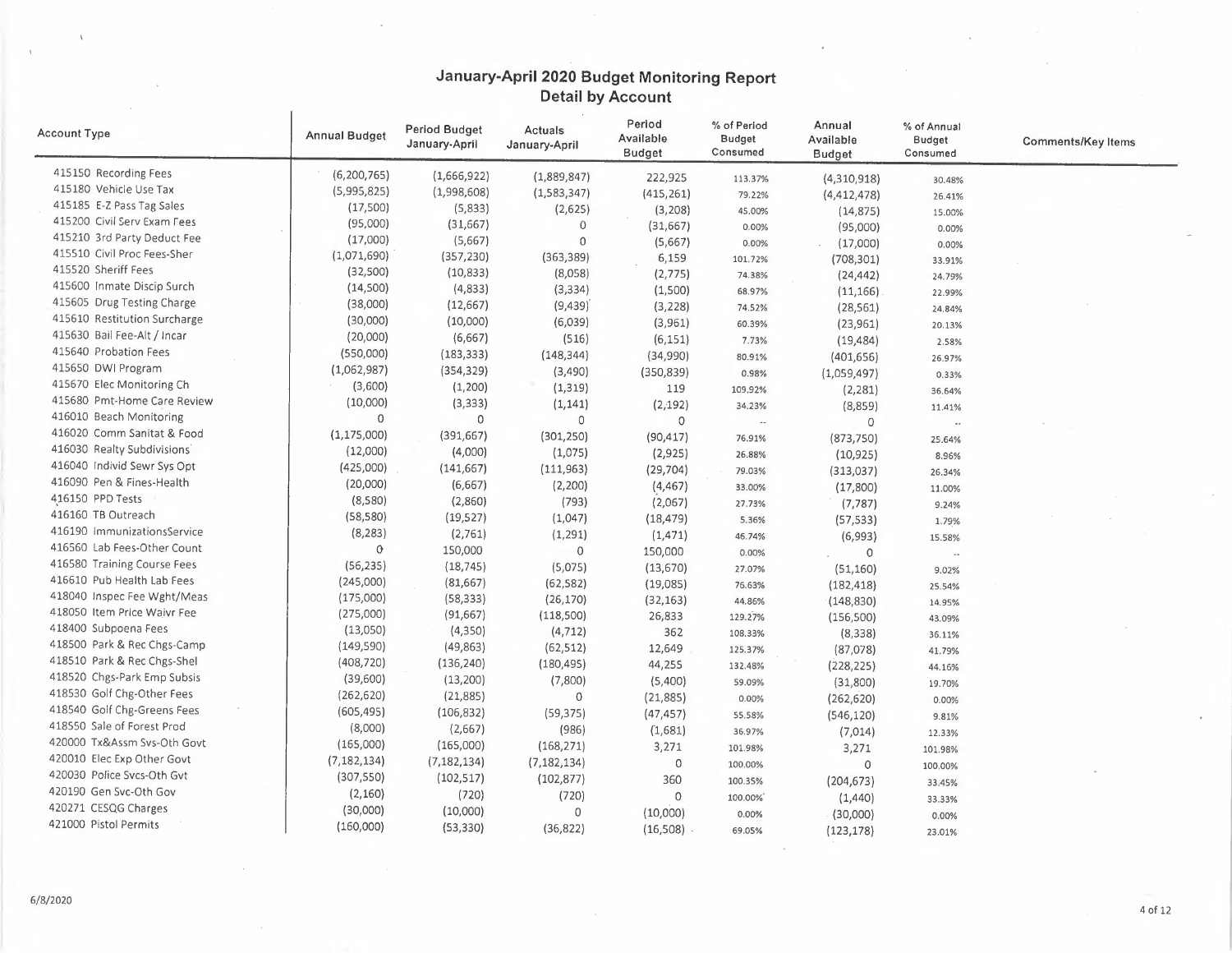$\mathcal{L}^{\text{max}}$ 

| 421500 Fines&Forfeited Bail<br>(8,500)<br>(2,833)<br>(8, 370)<br>5,537<br>(130)<br>295.41%<br>98.47%<br>421510 Fines and Penalties<br>(3,500)<br>(1, 167)<br>(840)<br>(327)<br>72.00%<br>(2,660)<br>After 33% of the year, the County has<br>24,00%<br>466010 NSF Check Fees<br>(1,720)<br>(573)<br>(440)<br>(133)<br>76.74%<br>(1,280)<br>25.58%<br>466190 Item Pricing Penalty<br>(188,000)<br>(62, 667)<br>(113, 370)<br>50,703<br>180.91%<br>(74, 630)<br>60.30%<br>expected to continue in future periods due<br>466340 STOPDWI VIP Prs Fees<br>(25,000)<br>(8, 333)<br>(5,674)<br>(2,659)<br>68.09%<br>(19, 326)<br>to COVID-19 crisis<br>22.70%<br>$\overline{*}$<br>Fees, Fines or Charges<br>(34, 105, 887)<br>(15,056,060)<br>(13,804,750)<br>(1,251,310)<br>(20, 301, 137)<br>91.69%<br>40.48%<br>***<br>Local Source Revenue<br>(1, 198, 766, 789)<br>(568, 112, 735)<br>(536, 228, 144)<br>(31,884,591)<br>94.39%<br>(662, 538, 644)<br>44.73%<br>405570 ME 50% Fed Presch<br>(3,861,429)<br>(1, 287, 143)<br>(1,200,000)<br>(87, 143)<br>93.23%<br>(2,661,429)<br>31.08%<br>410070 FA-IV-B Preventive<br>(905, 239)<br>(301,746)<br>(310, 590)<br>8,844<br>(594, 649)<br>102.93%<br>34.31%<br>410080 FA-Admin Chargeback<br>1,835,629<br>611,876<br>611,877<br>(1)<br>100.00%<br>1,223,752<br>33.33%<br>410120 FA-SNAP ET 100%<br>(381, 954)<br>(127, 318)<br>(130, 622)<br>3,304<br>102.60%<br>(251, 332)<br>34.20%<br>410150 SSA-SSI Pri Inc Prg<br>(75,000)<br>(25,000)<br>(6,600)<br>(18, 400)<br>26.40%<br>(68, 400)<br>8.80%<br>410180 Fed Aid School Brk<br>(16, 473)<br>(5, 491)<br>(6,882)<br>1,391<br>(9,591)<br>125.33%<br>41.78% | Account Type               | Annual Budget | <b>Period Budget</b><br>January-April | Actuals<br>January-April | Period<br>Available<br><b>Budget</b> | % of Period<br>Budget<br>Consumed | Annual<br>Available<br><b>Budget</b> | % of Annual<br><b>Budget</b><br>Consumed | <b>Comments/Key Items</b>                  |
|------------------------------------------------------------------------------------------------------------------------------------------------------------------------------------------------------------------------------------------------------------------------------------------------------------------------------------------------------------------------------------------------------------------------------------------------------------------------------------------------------------------------------------------------------------------------------------------------------------------------------------------------------------------------------------------------------------------------------------------------------------------------------------------------------------------------------------------------------------------------------------------------------------------------------------------------------------------------------------------------------------------------------------------------------------------------------------------------------------------------------------------------------------------------------------------------------------------------------------------------------------------------------------------------------------------------------------------------------------------------------------------------------------------------------------------------------------------------------------------------------------------------------------------------------------------------------------------------------------------------------------------------------------|----------------------------|---------------|---------------------------------------|--------------------------|--------------------------------------|-----------------------------------|--------------------------------------|------------------------------------------|--------------------------------------------|
|                                                                                                                                                                                                                                                                                                                                                                                                                                                                                                                                                                                                                                                                                                                                                                                                                                                                                                                                                                                                                                                                                                                                                                                                                                                                                                                                                                                                                                                                                                                                                                                                                                                            |                            |               |                                       |                          |                                      |                                   |                                      |                                          |                                            |
|                                                                                                                                                                                                                                                                                                                                                                                                                                                                                                                                                                                                                                                                                                                                                                                                                                                                                                                                                                                                                                                                                                                                                                                                                                                                                                                                                                                                                                                                                                                                                                                                                                                            |                            |               |                                       |                          |                                      |                                   |                                      |                                          |                                            |
|                                                                                                                                                                                                                                                                                                                                                                                                                                                                                                                                                                                                                                                                                                                                                                                                                                                                                                                                                                                                                                                                                                                                                                                                                                                                                                                                                                                                                                                                                                                                                                                                                                                            |                            |               |                                       |                          |                                      |                                   |                                      |                                          | achieved 40% of the annual Fees, Fines, or |
|                                                                                                                                                                                                                                                                                                                                                                                                                                                                                                                                                                                                                                                                                                                                                                                                                                                                                                                                                                                                                                                                                                                                                                                                                                                                                                                                                                                                                                                                                                                                                                                                                                                            |                            |               |                                       |                          |                                      |                                   |                                      |                                          | Charges revenue budget. Reductions         |
|                                                                                                                                                                                                                                                                                                                                                                                                                                                                                                                                                                                                                                                                                                                                                                                                                                                                                                                                                                                                                                                                                                                                                                                                                                                                                                                                                                                                                                                                                                                                                                                                                                                            |                            |               |                                       |                          |                                      |                                   |                                      |                                          |                                            |
|                                                                                                                                                                                                                                                                                                                                                                                                                                                                                                                                                                                                                                                                                                                                                                                                                                                                                                                                                                                                                                                                                                                                                                                                                                                                                                                                                                                                                                                                                                                                                                                                                                                            |                            |               |                                       |                          |                                      |                                   |                                      |                                          |                                            |
|                                                                                                                                                                                                                                                                                                                                                                                                                                                                                                                                                                                                                                                                                                                                                                                                                                                                                                                                                                                                                                                                                                                                                                                                                                                                                                                                                                                                                                                                                                                                                                                                                                                            |                            |               |                                       |                          |                                      |                                   |                                      |                                          |                                            |
|                                                                                                                                                                                                                                                                                                                                                                                                                                                                                                                                                                                                                                                                                                                                                                                                                                                                                                                                                                                                                                                                                                                                                                                                                                                                                                                                                                                                                                                                                                                                                                                                                                                            |                            |               |                                       |                          |                                      |                                   |                                      |                                          |                                            |
|                                                                                                                                                                                                                                                                                                                                                                                                                                                                                                                                                                                                                                                                                                                                                                                                                                                                                                                                                                                                                                                                                                                                                                                                                                                                                                                                                                                                                                                                                                                                                                                                                                                            |                            |               |                                       |                          |                                      |                                   |                                      |                                          |                                            |
|                                                                                                                                                                                                                                                                                                                                                                                                                                                                                                                                                                                                                                                                                                                                                                                                                                                                                                                                                                                                                                                                                                                                                                                                                                                                                                                                                                                                                                                                                                                                                                                                                                                            |                            |               |                                       |                          |                                      |                                   |                                      |                                          |                                            |
|                                                                                                                                                                                                                                                                                                                                                                                                                                                                                                                                                                                                                                                                                                                                                                                                                                                                                                                                                                                                                                                                                                                                                                                                                                                                                                                                                                                                                                                                                                                                                                                                                                                            |                            |               |                                       |                          |                                      |                                   |                                      |                                          |                                            |
|                                                                                                                                                                                                                                                                                                                                                                                                                                                                                                                                                                                                                                                                                                                                                                                                                                                                                                                                                                                                                                                                                                                                                                                                                                                                                                                                                                                                                                                                                                                                                                                                                                                            |                            |               |                                       |                          |                                      |                                   |                                      |                                          |                                            |
|                                                                                                                                                                                                                                                                                                                                                                                                                                                                                                                                                                                                                                                                                                                                                                                                                                                                                                                                                                                                                                                                                                                                                                                                                                                                                                                                                                                                                                                                                                                                                                                                                                                            |                            |               |                                       |                          |                                      |                                   |                                      |                                          |                                            |
| 31.27%<br>(5,041,150)<br>10.23%                                                                                                                                                                                                                                                                                                                                                                                                                                                                                                                                                                                                                                                                                                                                                                                                                                                                                                                                                                                                                                                                                                                                                                                                                                                                                                                                                                                                                                                                                                                                                                                                                            | 410240 HUD Rev D14.267 CoC | (5,615,451)   | (1,836,687)                           | (574, 301)               | (1, 262, 386)                        |                                   |                                      |                                          |                                            |
| 410500 FA-Civil Defense<br>(346, 296)<br>(115, 432)<br>(202, 185)<br>86,753<br>175.15%<br>(144, 112)<br>58.38%                                                                                                                                                                                                                                                                                                                                                                                                                                                                                                                                                                                                                                                                                                                                                                                                                                                                                                                                                                                                                                                                                                                                                                                                                                                                                                                                                                                                                                                                                                                                             |                            |               |                                       |                          |                                      |                                   |                                      |                                          |                                            |
| 410510 Fed Drug Enforcement<br>(36, 686)<br>(12, 229)<br>(12,803)<br>574<br>104.70%<br>(23,883)<br>34.90%                                                                                                                                                                                                                                                                                                                                                                                                                                                                                                                                                                                                                                                                                                                                                                                                                                                                                                                                                                                                                                                                                                                                                                                                                                                                                                                                                                                                                                                                                                                                                  |                            |               |                                       |                          |                                      |                                   |                                      |                                          |                                            |
| 410520 Fr Ci Bflo Pol Dept<br>(29,000)<br>(9,667)<br>(7, 777)<br>(1,890)<br><b>Federal Aid</b><br>80.45%<br>(21, 223)<br>26.82%                                                                                                                                                                                                                                                                                                                                                                                                                                                                                                                                                                                                                                                                                                                                                                                                                                                                                                                                                                                                                                                                                                                                                                                                                                                                                                                                                                                                                                                                                                                            |                            |               |                                       |                          |                                      |                                   |                                      |                                          |                                            |
| 411000 MH Fed Medi Sal Sh<br>(1, 275, 737)<br>(411, 137)<br>(365, 733)<br>(45, 404)<br>(910,004)<br>88.96%<br>28.67%                                                                                                                                                                                                                                                                                                                                                                                                                                                                                                                                                                                                                                                                                                                                                                                                                                                                                                                                                                                                                                                                                                                                                                                                                                                                                                                                                                                                                                                                                                                                       |                            |               |                                       |                          |                                      |                                   |                                      |                                          |                                            |
| Formula driven Federal Aid which<br>411490 Fed Aid - TANF FFFS<br>(39, 623, 632)<br>(13, 207, 877)<br>(17,663,370)<br>4,455,493<br>(21,960,262)<br>133.73%<br>44.58%                                                                                                                                                                                                                                                                                                                                                                                                                                                                                                                                                                                                                                                                                                                                                                                                                                                                                                                                                                                                                                                                                                                                                                                                                                                                                                                                                                                                                                                                                       |                            |               |                                       |                          |                                      |                                   |                                      |                                          |                                            |
| appears under budget, mainly in<br>411495 FA - SYEP<br>(1,691,832)<br>(563, 944)<br>(30,000)<br>(533, 944)<br>(1,661,832)<br>5.32%<br>1.77%                                                                                                                                                                                                                                                                                                                                                                                                                                                                                                                                                                                                                                                                                                                                                                                                                                                                                                                                                                                                                                                                                                                                                                                                                                                                                                                                                                                                                                                                                                                |                            |               |                                       |                          |                                      |                                   |                                      |                                          | Health and Human Service Departments, is   |
| 411500 Fed Aid - MA In House<br>offset by savings in associated<br>2,132,357<br>710,786<br>422,696<br>288,090<br>59.47%<br>1,709,661<br>19.82%                                                                                                                                                                                                                                                                                                                                                                                                                                                                                                                                                                                                                                                                                                                                                                                                                                                                                                                                                                                                                                                                                                                                                                                                                                                                                                                                                                                                                                                                                                             |                            |               |                                       |                          |                                      |                                   |                                      |                                          |                                            |
| expenditures.<br>411520 FA-Family Assistance<br>(35, 911, 320)<br>(11,970,440)<br>(10, 744, 395)<br>(1,226,045)<br>(25, 166, 925)<br>89.76%<br>29.92%                                                                                                                                                                                                                                                                                                                                                                                                                                                                                                                                                                                                                                                                                                                                                                                                                                                                                                                                                                                                                                                                                                                                                                                                                                                                                                                                                                                                                                                                                                      |                            |               |                                       |                          |                                      |                                   |                                      |                                          |                                            |
| 411540 FA-Social Serv Admin<br>(21, 639, 306)<br>(7, 213, 102)<br>(5,656,294)<br>(1,556,808)<br>78.42%<br>(15,983,012)<br>26.14%                                                                                                                                                                                                                                                                                                                                                                                                                                                                                                                                                                                                                                                                                                                                                                                                                                                                                                                                                                                                                                                                                                                                                                                                                                                                                                                                                                                                                                                                                                                           |                            |               |                                       |                          |                                      |                                   |                                      |                                          |                                            |
| 411550 FA-Soc Serv Adm A-87<br>(1, 185, 452)<br>(395, 151)<br>(266, 693)<br>(128, 458)<br>67.49%<br>(918, 759)<br>22.50%                                                                                                                                                                                                                                                                                                                                                                                                                                                                                                                                                                                                                                                                                                                                                                                                                                                                                                                                                                                                                                                                                                                                                                                                                                                                                                                                                                                                                                                                                                                                   |                            |               |                                       |                          |                                      |                                   |                                      |                                          |                                            |
| 411570 Fed Aid - SNAP Admin<br>(13,900,309)<br>(4,633,436)<br>(3,432,313)<br>(1, 201, 123)<br>74.08%<br>(10, 467, 996)<br>24.69%                                                                                                                                                                                                                                                                                                                                                                                                                                                                                                                                                                                                                                                                                                                                                                                                                                                                                                                                                                                                                                                                                                                                                                                                                                                                                                                                                                                                                                                                                                                           |                            |               |                                       |                          |                                      |                                   |                                      |                                          |                                            |
| 411580 Fed Aid - SNAP ET 50%<br>(3, 149, 310)<br>(1,049,770)<br>(768, 690)<br>(281,080)<br>(2,380,620)<br>73.22%<br>24.41%                                                                                                                                                                                                                                                                                                                                                                                                                                                                                                                                                                                                                                                                                                                                                                                                                                                                                                                                                                                                                                                                                                                                                                                                                                                                                                                                                                                                                                                                                                                                 |                            |               |                                       |                          |                                      |                                   |                                      |                                          |                                            |
| 411590 FA-HEAP<br>(4,484,310)<br>(1,494,770)<br>(2,200,989)<br>706,219<br>147.25%<br>(2, 283, 321)<br>49.08%                                                                                                                                                                                                                                                                                                                                                                                                                                                                                                                                                                                                                                                                                                                                                                                                                                                                                                                                                                                                                                                                                                                                                                                                                                                                                                                                                                                                                                                                                                                                               |                            |               |                                       |                          |                                      |                                   |                                      |                                          |                                            |
| 411610 FA-Serv/Recipients<br>(4,914,109)<br>(1,638,036)<br>$(1,043,938)$ .<br>(594,098)<br>(3,870,171)<br>63.73%<br>21.24%                                                                                                                                                                                                                                                                                                                                                                                                                                                                                                                                                                                                                                                                                                                                                                                                                                                                                                                                                                                                                                                                                                                                                                                                                                                                                                                                                                                                                                                                                                                                 |                            |               |                                       |                          |                                      |                                   |                                      |                                          |                                            |
| 411640 FA-Daycare Block Grt<br>(23, 235, 503)<br>(7,745,168)<br>(7,421,225)<br>(323, 943)<br>95.82%<br>(15, 814, 278)<br>31.94%                                                                                                                                                                                                                                                                                                                                                                                                                                                                                                                                                                                                                                                                                                                                                                                                                                                                                                                                                                                                                                                                                                                                                                                                                                                                                                                                                                                                                                                                                                                            |                            |               |                                       |                          |                                      |                                   |                                      |                                          |                                            |
| 411670 FA-Refugee&Entrants<br>(79, 224)<br>(26, 408)<br>(21,003)<br>(5,405)<br>(58, 221)<br>79.53%                                                                                                                                                                                                                                                                                                                                                                                                                                                                                                                                                                                                                                                                                                                                                                                                                                                                                                                                                                                                                                                                                                                                                                                                                                                                                                                                                                                                                                                                                                                                                         |                            |               |                                       |                          |                                      |                                   |                                      |                                          |                                            |
| 26.51%<br>411680 FA-Foster Care/Adopt<br>(13,086,420)<br>(4,362,140)<br>(5,557,155)<br>1,195,015<br>127.40%<br>(7,529,265)                                                                                                                                                                                                                                                                                                                                                                                                                                                                                                                                                                                                                                                                                                                                                                                                                                                                                                                                                                                                                                                                                                                                                                                                                                                                                                                                                                                                                                                                                                                                 |                            |               |                                       |                          |                                      |                                   |                                      |                                          |                                            |
| 42.47%<br>411690 FA-IV-D Incentives<br>(426, 358)<br>(142, 119)<br>(108, 918)<br>(33, 201)<br>76.64%                                                                                                                                                                                                                                                                                                                                                                                                                                                                                                                                                                                                                                                                                                                                                                                                                                                                                                                                                                                                                                                                                                                                                                                                                                                                                                                                                                                                                                                                                                                                                       |                            |               |                                       |                          |                                      |                                   |                                      |                                          |                                            |
| (317, 440)<br>25.55%<br>411700 FA-TANF Safety Net<br>(748, 457)<br>(249, 486)<br>(199, 907)<br>(49, 579)<br>80.13%                                                                                                                                                                                                                                                                                                                                                                                                                                                                                                                                                                                                                                                                                                                                                                                                                                                                                                                                                                                                                                                                                                                                                                                                                                                                                                                                                                                                                                                                                                                                         |                            |               |                                       |                          |                                      |                                   |                                      |                                          |                                            |
| (548, 550)<br>26.71%<br>411780 Fed Aid-Medicaid Adm<br>(168, 615)<br>(56, 205)<br>(56, 205)<br>0<br>100.00%                                                                                                                                                                                                                                                                                                                                                                                                                                                                                                                                                                                                                                                                                                                                                                                                                                                                                                                                                                                                                                                                                                                                                                                                                                                                                                                                                                                                                                                                                                                                                |                            |               |                                       |                          |                                      |                                   |                                      |                                          |                                            |
| (112, 410)<br>33.33%<br>412000 FA-School Lunch Prog<br>(22, 567)<br>(7, 522)<br>(10, 936)<br>3,414                                                                                                                                                                                                                                                                                                                                                                                                                                                                                                                                                                                                                                                                                                                                                                                                                                                                                                                                                                                                                                                                                                                                                                                                                                                                                                                                                                                                                                                                                                                                                         |                            |               |                                       |                          |                                      |                                   |                                      |                                          |                                            |
| (11, 631)<br>145.38%<br>48.46%<br>414000 Federal Aid<br>(50, 734)<br>(16, 911)<br>(30, 120)<br>13,209                                                                                                                                                                                                                                                                                                                                                                                                                                                                                                                                                                                                                                                                                                                                                                                                                                                                                                                                                                                                                                                                                                                                                                                                                                                                                                                                                                                                                                                                                                                                                      |                            |               |                                       |                          |                                      |                                   |                                      |                                          |                                            |
| (20, 614)<br>178.11%<br>59.37%<br>414010 Federal Aid - Other<br>(6, 375)<br>(2, 125)                                                                                                                                                                                                                                                                                                                                                                                                                                                                                                                                                                                                                                                                                                                                                                                                                                                                                                                                                                                                                                                                                                                                                                                                                                                                                                                                                                                                                                                                                                                                                                       |                            |               |                                       |                          |                                      |                                   |                                      |                                          | After 33% of the year, the County has      |
| (226, 213)<br>224,088<br>10645.32%<br>219,838<br>3548.44%<br>414020 Misc Federal Aid<br>(45, 857)<br>(15, 286)<br>(24, 567)<br>9,282<br>(21, 290)<br>160.72%                                                                                                                                                                                                                                                                                                                                                                                                                                                                                                                                                                                                                                                                                                                                                                                                                                                                                                                                                                                                                                                                                                                                                                                                                                                                                                                                                                                                                                                                                               |                            |               |                                       |                          |                                      |                                   |                                      |                                          | achieved 33% of the budgeted Federal       |
| 53.57%<br>revenue<br>*** Federal Revenue<br>(172, 944, 969)<br>(57, 599, 084)<br>(57, 245, 852)<br>(353, 233)<br>(115, 699, 117)<br>99.39%                                                                                                                                                                                                                                                                                                                                                                                                                                                                                                                                                                                                                                                                                                                                                                                                                                                                                                                                                                                                                                                                                                                                                                                                                                                                                                                                                                                                                                                                                                                 |                            |               |                                       |                          |                                      |                                   |                                      |                                          |                                            |
| 33.10%<br>405000 State Aid Fr Da Sal<br>(77, 682)<br>(25,894)<br>$\circ$<br>(25,894)<br>0.00%<br>(77, 682)<br>0.00%                                                                                                                                                                                                                                                                                                                                                                                                                                                                                                                                                                                                                                                                                                                                                                                                                                                                                                                                                                                                                                                                                                                                                                                                                                                                                                                                                                                                                                                                                                                                        |                            |               |                                       |                          |                                      |                                   |                                      |                                          |                                            |
| 405010 St Re Indigent Care<br>(30,000)<br>(10,000)<br>(10,000)<br>$\mathbf{0}$<br>(20,000)<br>100.00%                                                                                                                                                                                                                                                                                                                                                                                                                                                                                                                                                                                                                                                                                                                                                                                                                                                                                                                                                                                                                                                                                                                                                                                                                                                                                                                                                                                                                                                                                                                                                      |                            |               |                                       |                          |                                      |                                   |                                      |                                          |                                            |
| 33.33%<br>405060 State Aid - NYSERDA<br>(73, 672)<br>(24, 557)<br>$\circ$<br>(24, 558)<br>0.00%<br>(73, 672)<br>0.00%                                                                                                                                                                                                                                                                                                                                                                                                                                                                                                                                                                                                                                                                                                                                                                                                                                                                                                                                                                                                                                                                                                                                                                                                                                                                                                                                                                                                                                                                                                                                      |                            |               |                                       |                          |                                      |                                   |                                      |                                          |                                            |
| 405170 SA-Crt Fac Incen Aid<br>(2, 133, 000)<br>(711,000)<br>(598, 713)<br>(112, 287)<br>84.21%<br>(1,534,287)<br>28.07%                                                                                                                                                                                                                                                                                                                                                                                                                                                                                                                                                                                                                                                                                                                                                                                                                                                                                                                                                                                                                                                                                                                                                                                                                                                                                                                                                                                                                                                                                                                                   |                            |               |                                       |                          |                                      |                                   |                                      |                                          |                                            |

 $\chi$ 

 $\overline{\phantom{a}}$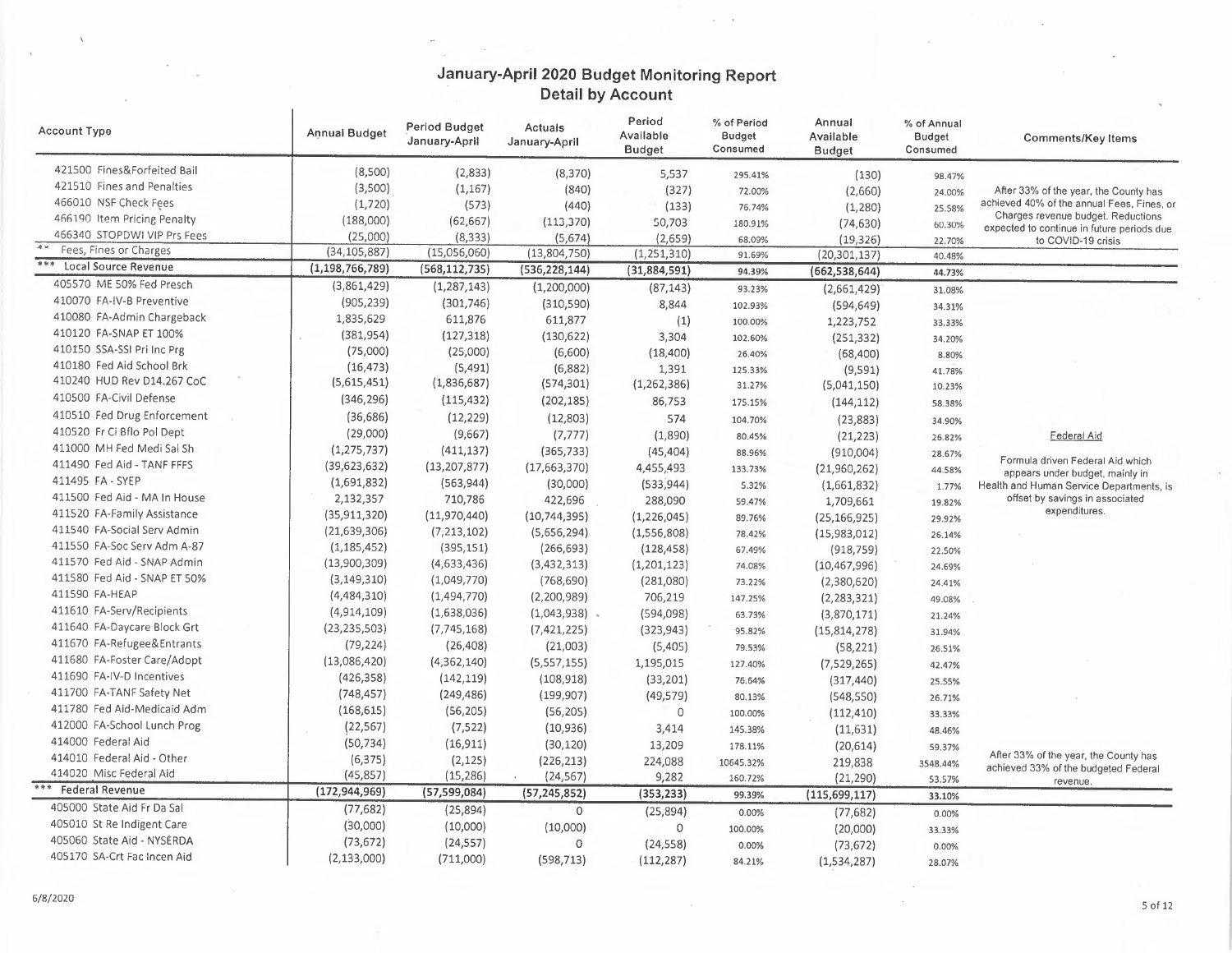$\sim$ 

| <b>Account Type</b>          | <b>Annual Budget</b> | <b>Period Budget</b><br>January-April | <b>Actuals</b><br>January-April | Period<br>Available<br><b>Budget</b> | % of Period<br>Budget<br>Consumed | Annual<br>Available<br><b>Budget</b> | % of Annual<br>Budget<br>Consumed | <b>Comments/Key Items</b>                                                              |
|------------------------------|----------------------|---------------------------------------|---------------------------------|--------------------------------------|-----------------------------------|--------------------------------------|-----------------------------------|----------------------------------------------------------------------------------------|
| 405190 StAid-Octane Testing  | (30,000)             | (10,000)                              | (6, 542)                        | (3, 458)                             | 65.42%                            | (23, 458)                            | 21.81%                            |                                                                                        |
| 405500 SA-Spec Need Presch   | (33, 103, 809)       | (11,034,603)                          | (10, 942, 566)                  | (92,037)                             | 99.17%                            | (22, 161, 243)                       | 33.06%                            |                                                                                        |
| 405520 SA-NYS DOH EI Serv    | (4, 281, 980)        | (1, 427, 327)                         | (977, 982)                      | (449, 345)                           | 68.52%                            | (3,303,998)                          | 22.84%                            |                                                                                        |
| 105530 SA-Admin Preschool    | (398, 775)           | (132, 925)                            | (132, 925)                      | $\theta$                             | 100.00%                           | (265, 850)                           | 33.33%                            |                                                                                        |
| 405540 SA-Art VI-P H Work    | (1,641,121)          | (547,040)                             | (547,048)                       | $\overline{7}$                       | 100.00%                           | (1,094,073)                          | 33.33%                            |                                                                                        |
| 405560 SA-NYS DOH EI Admin   | (383, 568)           | (127, 856)                            | (127, 856)                      | $\circ$                              | 100.00%                           | (255, 712)                           | 33.33%                            |                                                                                        |
| 405580 SA-Medicaid El Trans  | (143,980)            | (47, 993)                             | (41, 666)                       | (6, 327)                             | 86.82%                            | (102, 314)                           | 28.94%                            |                                                                                        |
| 405590 SA-Medicaid El Admin  | (168, 615)           | (56, 205)                             | (56, 205)                       | 0                                    | 100.00%                           | (112, 410)                           | 33,33%                            |                                                                                        |
| 405595 SA-Med Anti Fraud     | (405, 071)           | (135, 024)                            | (139, 224)                      | 4,200                                | 103.11%                           | (265, 847)                           | 34.37%                            |                                                                                        |
| 406000 SA-Fr Prob Serv       | (1, 181, 952)        | (393, 984)                            | (393,984)                       | $\circ$                              | 100.00%                           | (787, 968)                           | 33.33%                            |                                                                                        |
| 406010 SA-Fr Nav Law Enforc  | (80, 500)            | (26, 833)                             | (0)                             | (26, 833)                            | 0.00%                             | (80, 500)                            | 0.00%                             |                                                                                        |
| 406020 SA-Snomob Lw Enforc   | (20,000)             | (6,667)                               | $\mathbf 0$                     | (6,667)                              | 0.00%                             | (20,000)                             | 0.00%                             |                                                                                        |
| 406500 Refugee Hlth Assment  | (130, 239)           | (43, 413)                             | (8,893)                         | (34, 520)                            | 20.48%                            | (121, 346)                           | 6.83%                             |                                                                                        |
| 406550 Emerg Med Training    | (357, 774)           | (119, 258)                            | (10, 948)                       | (108, 310)                           | 9.18%                             | (346, 826)                           | 3.06%                             |                                                                                        |
| 406560 SA-Art VI-PubHlthLab  | (2, 116, 152)        | (705, 384)                            | (639, 860)                      | (65, 524)                            | 90.71%                            | (1,476,292)                          | 30.24%                            |                                                                                        |
| 406810 SA-Foren Mntl Hea Sr  | (2,829,277)          | (943,092)                             | (658,059)                       | (285, 033)                           | 69.78%                            | (2, 171, 218)                        |                                   |                                                                                        |
| 406830 SA-Mental Health II   | (28, 494, 258)       | (9,379,018)                           | (9,371,387)                     | (7,631)                              | 99.92%                            | (19, 122, 871)                       | 23.26%                            |                                                                                        |
| 406860 State Aid - OASAS     | (11, 975, 562)       | (3,979,254)                           | (3,772,552)                     | (206, 702)                           |                                   |                                      | 32.89%                            |                                                                                        |
| 406880 State Aid - OPWDD     | (609, 788)           | (203, 263)                            | (203, 263)                      | 0                                    | 94.81%                            | (8, 203, 010)                        | 31.50%                            |                                                                                        |
| 406890 Handpd Park Surch     | (27,500)             | (9, 167)                              | (1,725)                         | (7, 442)                             | 100.00%                           | (406, 525)                           | 33.33%                            |                                                                                        |
| 407500 SA-MA In House        | 2,276,337            | 758,779                               | 567,457                         |                                      | 18.82%                            | (25, 775)                            | 6.27%                             |                                                                                        |
| 407510 SA-Spec Need Adult    | (2, 310)             | (770)                                 | $\circ$                         | 191,322                              | 74.79%                            | 1,708,880                            | 24.93%                            |                                                                                        |
| 407520 SA-Family Assistance  | $\circ$              | $\circ$                               | (11, 265)                       | (770)                                | 0.00%                             | (2,310)                              | 0.00%                             |                                                                                        |
| 407540 SA-Soc Serv Admin     | (30, 383, 976)       | (10, 127, 992)                        | (7, 125, 893)                   | 11,265                               | $\overline{\phantom{a}}$          | 11,265                               | $\ddotsc$                         |                                                                                        |
| 407580 SA-Sch Breakfst Prog  | (779)                | (260)                                 |                                 | (3,002,099)                          | 70.36%                            | (23, 258, 083)                       | 23.45%                            |                                                                                        |
| 407590 SA-School Lunch Prog  | (460)                |                                       | (317)                           | 57                                   | 122.08%                           | (462)                                | 40.69%                            |                                                                                        |
| 407600 SA-Sec Det Other Co   |                      | (153)                                 | (186)                           | 33                                   | 121.31%                           | (274)                                | 40.43%                            |                                                                                        |
| 407610 SA-Sec Det Loc Yth    | (1,012,320)          | (337, 440)                            | (133,029)                       | (204, 412)                           | 39.42%                            | (879, 292)                           | 13.14%                            |                                                                                        |
| 407615 SA-Non-Sec Loc Yth    | (2,679,661)          | (893, 220)                            | (1,065,303)                     | 172,082                              | 119.27%                           | (1,614,359)                          | 39.76%                            |                                                                                        |
| 407625 SA-Raise the Age      | (612,500)            | (204, 167)                            | (153, 125)                      | (51,042)                             | 75.00%                            | (459, 375)                           | 25.00%                            |                                                                                        |
| 407630 SA-Safety Net Assist  | (7,572,897)          | (2,522,366)                           | (2, 230, 128)                   | (292, 238)                           | 88.41%                            | (5,342,769)                          | 29.45%                            | State Aid                                                                              |
|                              | (9,754,704)          | (3, 251, 568)                         | (2,859,164)                     | (392, 404)                           | 87.93%                            | (6,895,540)                          | 29.31%                            | Formula driven State Aid which                                                         |
| 407640 SA-Emrg Assist/Adult  | (478,057)            | (159, 352)                            | (214, 397)                      | 55,045                               | 134.54%                           | (263, 660)                           | 44.85%                            | appears under budget, mainly in                                                        |
| 407650 SA-Foster Care/Adopt  | (23, 161, 992)       | (7, 720, 664)                         | (6, 122, 991)                   | (1, 597, 673)                        | 79.31%                            | (17,039,001)                         | 26.44%                            | Health and Human Service Departments, is                                               |
| 407670 SA-EAF Prev POS       | (4,940,874)          | (1,646,958)                           | (503, 160)                      | (1, 143, 798)                        | 30.55%                            | (4,437,714)                          | 10.18%                            | offset by savings in associated                                                        |
| 407680 SA-Serv Fr Recipnts   | (6,709,866)          | (2, 236, 622)                         | (2,903,026)                     | 666,404                              | 129.80%                           | (3,806,840)                          | 43.27%                            | expenditures. Potential reductions in State<br>Aid are possible as NYS takes action to |
| 407710 SA-Legal Serv/Disab   | (141,800)            | (47, 267)                             | (37, 785)                       | (9,481)                              | 79.94%                            | (104, 015)                           | 26.65%                            | deal with their finances in part due to                                                |
| 407720 SA-Handicapped Child  | (222, 896)           | (74, 299)                             | (55,752)                        | (18, 547)                            | 75.04%                            | (167, 144)                           | 25.01%                            | COVID-19 crisis.                                                                       |
| 407730 State Aid - Burials   | (3,064)              | (1,021)                               | 0                               | (1,021)                              | 0.00%                             | (3,064)                              | 0.00%                             |                                                                                        |
| 407740 SA-Veterns Srv Agenc  | (50,000)             | 0                                     | $\Omega$                        | $\circ$                              | 0.00%                             | (50,000)                             | 0.00%                             |                                                                                        |
| 407780 SA-Daycare Block Grt  | (4,784,039)          | (1,594,680)                           | (1, 210, 851)                   | (383, 829)                           | 75.93%                            | (3,573,188)                          | 25.31%                            |                                                                                        |
| 407785 SA-WDI Enrollment     | $\circ$              | 0                                     | (56, 319)                       | 56,319                               | $\mathcal{L}_{\mathcal{A}}$       | 56,319                               | $\ddotsc$                         |                                                                                        |
| 407795 State Aid - Code Blue | (406, 428)           | (153,095)                             | (270, 803)                      | 117,708                              | 176.89%                           | (135, 625)                           | 66.63%                            |                                                                                        |
| 408000 SA-Youth Progs        | (22, 275)            | (7, 425)                              | (5,569)                         | (1,856)                              | 75.00%                            | (16, 706)                            | 25.00%                            |                                                                                        |

 $\sim$ 

 $\mathbf{r}$ 

 $\mathcal{L}^{\pm}$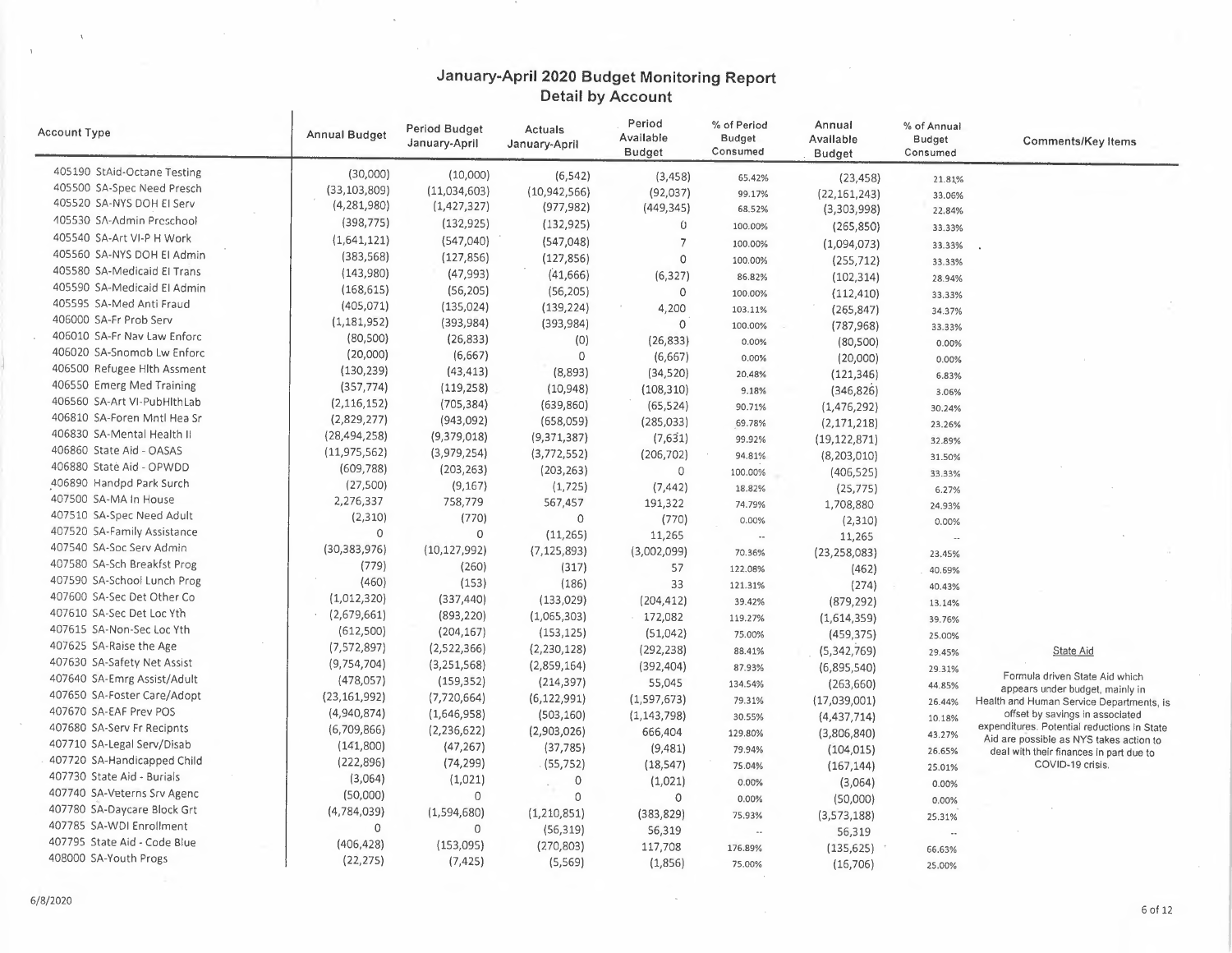| Account Type                | Annual Budget   | Period Budget<br>January-April | <b>Actuals</b><br>January-April | Period<br>Available<br><b>Budget</b> | % of Period<br>Budget<br>Consumed | Annual<br>Available<br><b>Budget</b> | % of Annual<br><b>Budget</b><br>Consumed | Comments/Key Items                      |
|-----------------------------|-----------------|--------------------------------|---------------------------------|--------------------------------------|-----------------------------------|--------------------------------------|------------------------------------------|-----------------------------------------|
| 408020 Youth-Reimb Programs | (799,495)       | (266, 498)                     | (228, 268)                      | (38, 231)                            | 85.65%                            | (571, 227)                           | 28.55%                                   |                                         |
| 408030 Yth-Runaway Adv Prog | (34, 327)       | (11, 442)                      | (11, 328)                       | (114)                                | 99.00%                            | (22, 999)                            | 33.00%                                   |                                         |
| 408040 Yth-Runway Reim Prog | (34, 328)       | (11, 443)                      | (11, 328)                       | (114)                                | 99.00%                            | (23,000)                             | 33.00%                                   |                                         |
| 408050 Yth-Homeless Adv Prg | (72, 656)       | (24, 219)                      | (23, 976)                       | (242)                                | 99.00%.                           | (48,680)                             | 33.00%                                   |                                         |
| 408060 Yth-Homeless Reim Pr | (51,086)        | (17, 029)                      | (16, 858)                       | (170)                                | 99.00%                            | (34, 228)                            | 33.00%                                   |                                         |
| 408065 Yth-Supervision      | (902, 383)      | (300, 794)                     | (297, 787)                      | (3,008)                              | 99.00%                            | (604, 596)                           | 33.00%                                   |                                         |
| 408530 SA-Crim Justice Prog | (578, 126)      | (192, 709)                     | (153, 462)                      | (39, 247)                            | 79.63%                            | (424, 664)                           | 26.54%                                   |                                         |
| 409000 State Aid Revenues   | (212, 405)      | (70, 802)                      | (41, 130)                       | (29, 672)                            | 58.09%                            | (171, 275)                           | 19.36%                                   |                                         |
| 409010 State Aid - Other    | (183, 552)      | (183, 552)                     | (409, 764)                      | 226,212                              | 223.24%                           | 226,212                              | 223.24%                                  |                                         |
| 409020 SA-Misc              | (56, 122)       | (18,707)                       | (15, 578)                       | (3, 130)                             | 83.27%                            | (40, 544)                            | 27.76%                                   | After 33% of the year, the County has   |
| 409030 SA-Main-Lieu of Rent | (157,578)       | (52, 526)                      | (69, 747)                       | 17,221                               | 132.79%                           | (87, 831)                            | 44.26%                                   | achieved 29% of budgeted State revenue. |
| *** State Revenue           | (184,440,894)   | (61, 470, 017)                 | (54, 312, 227)                  | (7, 157, 790)                        | 88.36%                            | (130, 128, 667)                      | 29.45%                                   |                                         |
| 450000 Interfnd Rev Non-Sub | (269, 575)      | (269, 575)                     | (269, 575)                      | 0                                    | 100.00%                           |                                      | 100.00%                                  |                                         |
| 486010 Resid Equity Tran-In | (1,333,837)     | (1, 333, 837)                  | (1,333,837)                     |                                      | 100.00%                           |                                      | 100.00%                                  |                                         |
| *** Interfund Revenue       | (1,603,412)     | (1,603,412)                    | (1,603,413)                     |                                      | 100.00%                           |                                      | 100.00%                                  |                                         |
| **** County Revenue         | (1,557,756,064) | (688, 785, 248)                | (649, 389, 635)                 | (39, 395, 613)                       | 94.28%                            | (908, 366, 429)                      | 41.69%                                   |                                         |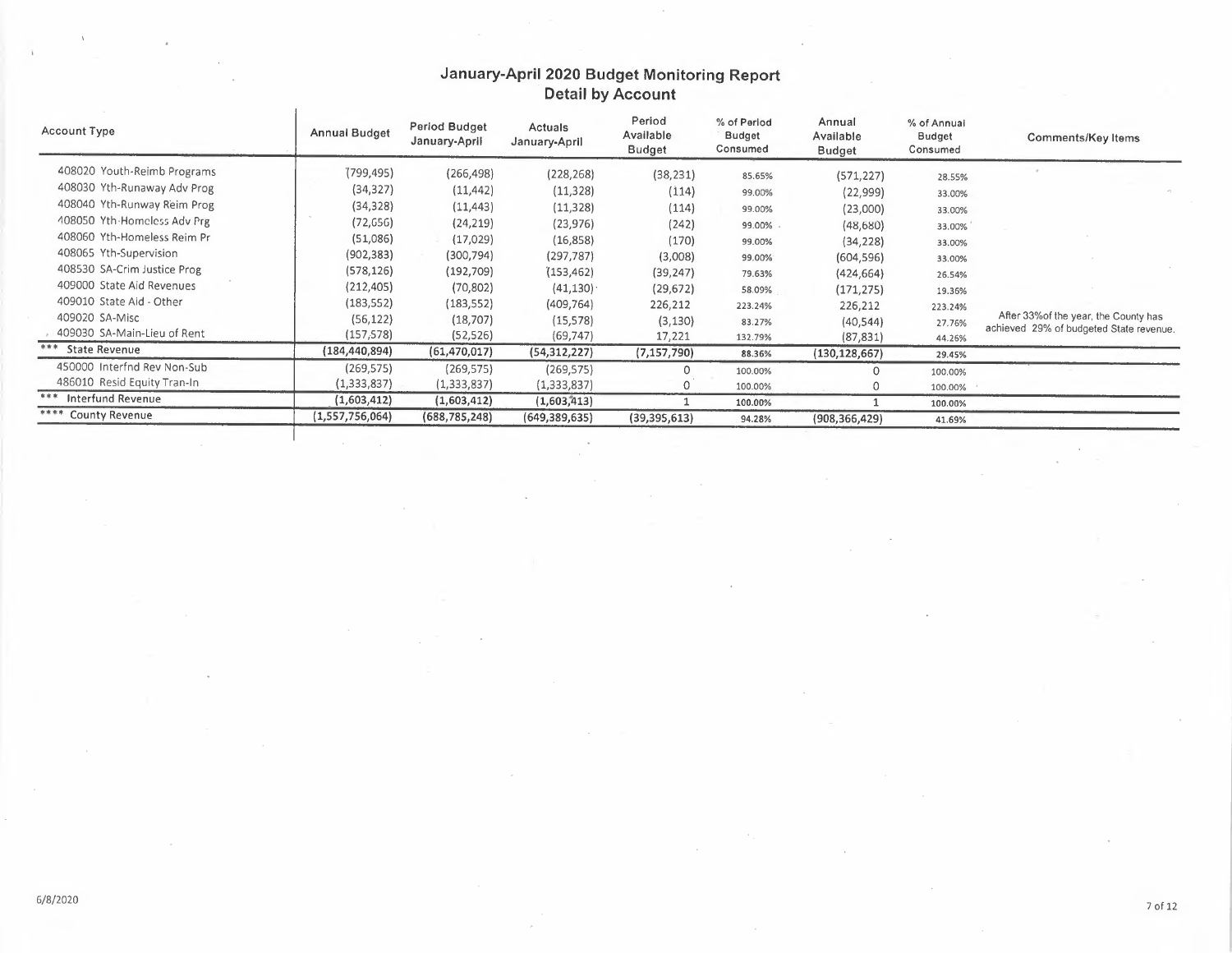$\bar{z}$ 

 $\bar{\mathcal{A}}$ 

| Account Type                | Annual Budget | Period Budget<br>January-April | Actuals<br>January-April | Period<br>Available<br><b>Budget</b> | % of Period<br>Budget<br>Consumed | Annual<br>Available<br><b>Budget</b> | % of Annual<br>Budget<br>Consumed | Comments/Key Items       |
|-----------------------------|---------------|--------------------------------|--------------------------|--------------------------------------|-----------------------------------|--------------------------------------|-----------------------------------|--------------------------|
| Expense                     |               |                                |                          |                                      |                                   |                                      |                                   |                          |
| 500000 Full Time - Salaries | 221,329,805   | 69,992,003                     | 66,615,338               | 3,376,665                            | 95.18%                            | 154,714,467                          | 30.10%                            |                          |
| 500010 Part Time - Wages    | 4,229,856     | 1,374,726                      | 906,315                  | 468,411                              | 65.93%                            | 3,323,541                            | 21.43%                            | After 33% of the year.   |
| 500020 Regular PT - Wages   | 2,201,863.    | 656,745                        | 534,616                  | 122,128                              | 81.40%                            | 1,667,247                            | 24.28%                            | the County has spent 30% |
| 500030 Seasonal - Wages     | 890,602       | 289,446                        | 120,103                  | 169,342                              | 41.49%                            | 770,499                              | 13.49%                            | of budgeted salaries.    |
| ** Salaries                 | 228,652,126   | 72,312,919                     | 68,176,373               | 4,136,546                            | 94.28%                            | 160,475,753                          | 29.82%                            |                          |
| 500300 Shift Differential   | 1,678,831     | 545,409                        | 622,255                  | (76, 846)                            | 114.09%                           | 1,056,576                            | 37.06%                            |                          |
| 500320 Uniform Allowance    | 1,051,225     | 350,408                        | 211,000                  | 139,408                              | 60.22%                            | 840,225                              | 20.07%                            |                          |
| 500330 Holiday Worked       | 2,078,713     | 672,143                        | 793.529                  | (121, 385)                           | 118.06%                           | 1,285,184                            | 38.17%                            |                          |
| 500340 Line-up Pay          | 2,875,195     | 937,419                        | 686,038                  | 251,381                              | 73.18%                            | 2,189,157                            | 23.86%                            |                          |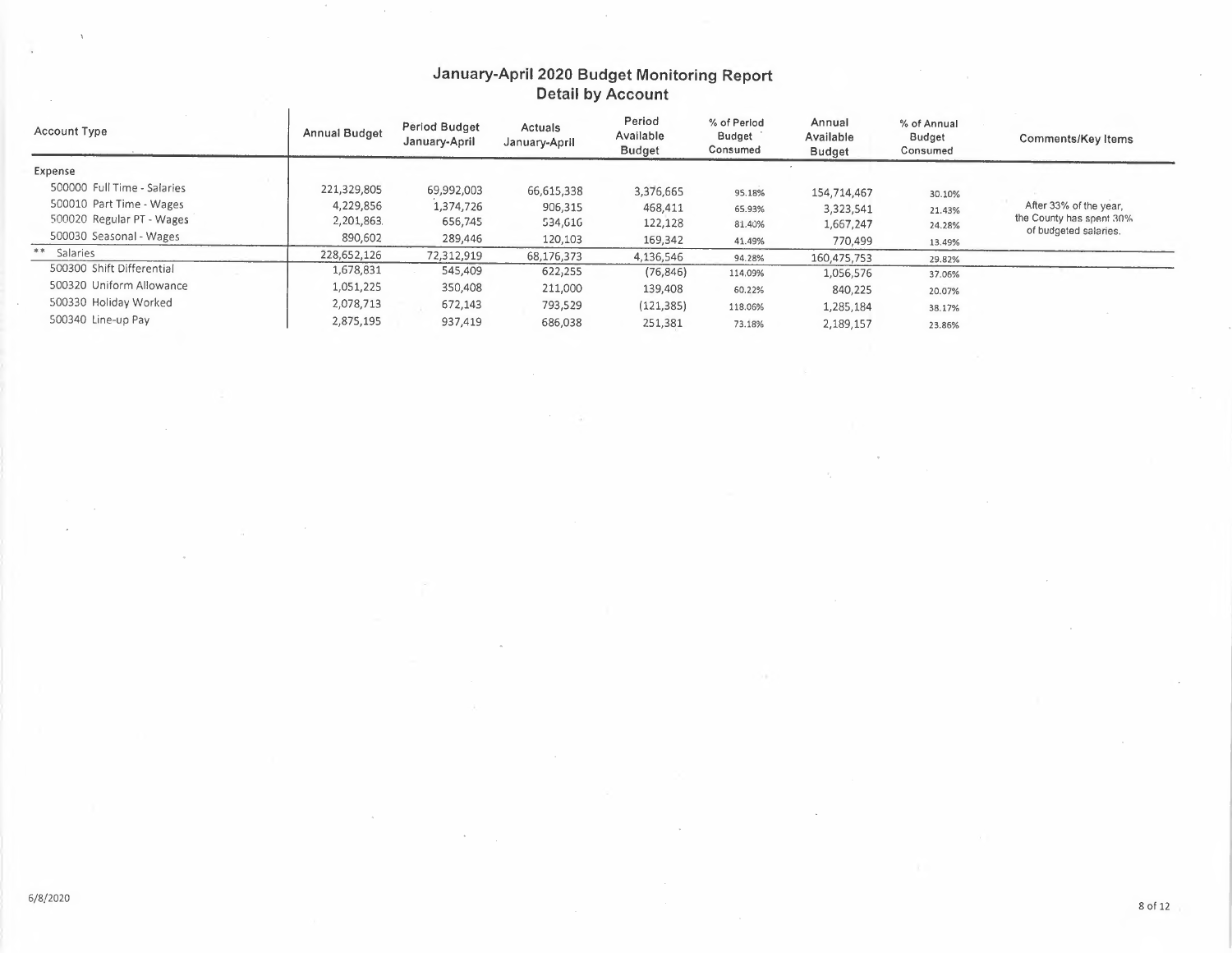$\sim$ 

| <b>Account Type</b>           | <b>Annual Budget</b> | <b>Period Budget</b><br>January-April | Actuals<br>January-April | Period<br>Avallable<br><b>Budget</b> | % of Period<br><b>Budget</b><br>Consumed | Annual<br>Available<br><b>Budget</b> | % of Annual<br><b>Budget</b><br>Consumed | <b>Comments/Key Items</b>                                                              |
|-------------------------------|----------------------|---------------------------------------|--------------------------|--------------------------------------|------------------------------------------|--------------------------------------|------------------------------------------|----------------------------------------------------------------------------------------|
| 500350 Other Employee Pymts   | 1,703,330            | 546,229                               | 524,033                  | 22,196                               | 95.94%                                   | 1,179,297                            | 30.77%                                   |                                                                                        |
| 501000 Overtime               | 19,109,936           | 5,404,646                             | 4,424,492                | 980,154                              | 81.86%                                   | 14,685,444                           | 23.15%                                   |                                                                                        |
| $\ast$ $\ast$<br>Non-Salaries | 28,497,230           | 8,456,254                             | 7,261,347                | 1,194,907                            | 85.87%                                   | 21,235,883                           | 25.48%                                   |                                                                                        |
| 504990 Reductions Per Srv     | (1,800,000)          | (585,000)                             | $\circ$                  | (585,000)                            | 0.00%                                    | (1,800,000)                          | 0.00%                                    |                                                                                        |
| Countywide Adjustments        | (1,800,000)          | (585,000)                             | $\mathbf{0}$             | (585,000)                            | 0.00%                                    | (1,800,000)                          | 0.00%                                    |                                                                                        |
| Personnel Related Expense     | 255,349,356          | 80,184,173                            | 75,437,719               | 4,746,454                            | 94.08%                                   | 179,911,637                          | 29.54%                                   |                                                                                        |
| 502000 Fringe Benefits        | 132,710,151          | 40,351,106                            | (51,015)                 | 40,402,121                           | $-0.13%$                                 | 132,761,166                          | $-0.04%$                                 |                                                                                        |
| 502010 Employer FICA          | $\Omega$             | $\circ$                               | 4,549,270                | (4,549,270)                          | $\sim$                                   | (4,549,270)                          |                                          |                                                                                        |
| 502020 Empler FICA-Medicare   | $\Omega$             | $\circ$                               | 1,057,882                | (1,057,882)                          | $\sim$                                   | (1,057,882)                          |                                          | All departmental Fringe Benefit expense is                                             |
| 502030 Employee Health Ins    | $\theta$             | $\mathbf{0}$                          | 11,113,793               | (11, 113, 793)                       | $\overline{\phantom{a}}$                 | (11, 113, 793)                       |                                          | budgeted in account 502000 while actual<br>expense is recorded at the detailed level   |
| 502040 Dental Plan            | $\Omega$             | $\Omega$                              | 366,402                  | (366, 402)                           | $\sim$                                   | (366, 402)                           | $\overline{\phantom{a}}$ .               | indicated. The exception is the budget for                                             |
| 502050 Workers' Compensation  | 13,614,486           | 4,433,458                             | 4,710,849                | (277, 391)                           | 106.26%                                  | 8,903,637                            | 34.60%                                   | Workers Compensation and ECMC legacy                                                   |
| 502060 Unemployment Ins       | $\Omega$             | $\circ$                               | 92,495                   | (92, 495)                            | $\overline{\phantom{a}}$                 | (92, 495)                            |                                          | related expense.                                                                       |
| 502070 Hosp & Med-Retirees'   | 2,450,505            | 816,263                               | 8,842,429                | (8,026,166)                          | 1083.28%                                 | (6, 391, 924)                        | 360.84%                                  |                                                                                        |
| 502090 Hlth Ins Waiver        | $\mathbf{0}$         | $\mathbf{0}$                          | 543,566                  | (543, 566)                           | $\overline{\phantom{a}}$                 | (543, 566)                           |                                          |                                                                                        |
| 502100 Retirement             | $\Omega$             | $\circ$                               | 9,207,096                | (9,207,096)                          | $\sim$                                   | (9,207,096)                          |                                          |                                                                                        |
| 502130 Wkrs Cmp Otr Fd Reim   | (10,982,200)         | (3,569,215)                           | (2, 291, 164)            | (1, 278, 051)                        |                                          |                                      | $\sim$ $\sim$                            | After 33% of the year, the County has spent                                            |
| 502140 3rd Party Recoveries   | (1,600,000)          | (520,000)                             | (783, 503)               | 263,503                              | 64.19%<br>150.67%                        | (8,691,036)<br>(816, 497)            | 20.86%<br>48.97%                         | 27% of the total budgeted Fringe Benefit<br>expense.                                   |
| *** Fringe Benefit Total      | 136,192,942          | 41,511,612                            | 37,358,100               | 4,153,512                            | 89.99%                                   | 98,834,842                           | 27.43%                                   |                                                                                        |
| 505000 Offise Supplies        | 1,232,979            | 435,848                               | 268,420                  | 167,429                              |                                          | 964,559                              |                                          |                                                                                        |
| 505200 Clothing Supplies      | 611,579              | 306,378                               | 142,384                  | 163,994                              | 61.59%                                   |                                      | 21.77%                                   |                                                                                        |
| 505400 Food & Kitchen Supp    | 1,760,025            | 586,675                               | 403,431                  |                                      | 46.47%                                   | 469,196                              | 23.28%                                   |                                                                                        |
| 505600 Auto Tr & Hvy Eq Sup   | 1,830,158            |                                       |                          | 183,244                              | 68.77%                                   | 1,356,594                            | 22.92%                                   |                                                                                        |
| 505800 Medical & Hlth Supp    |                      | 611,574                               | 358,100                  | 253,474                              | 58.55%                                   | 1,472,058                            | 19.57%                                   |                                                                                        |
| 506200 Maintenance & Repair   | 2,731,679            | 965,129                               | 425,712                  | 539,416                              | 44.11%                                   | 2,305,966                            | 15.58%                                   |                                                                                        |
| 507000 E-Z Pass Supplies      | 2,404,765            | 888,825                               | 491,513                  | 397,312                              | 55.30%                                   | 1,913,252                            | 20.44%                                   |                                                                                        |
| Supplies and Repairs          | 14,700               | 4,900                                 | 7,350                    | (2,450)                              | 150.00%                                  | 7,350                                | 50.00%                                   |                                                                                        |
| 555000 General Liability      | 10,585,884           | 3,799,329                             | 2,096,909                | 1,702,420                            | 55.19%                                   | 8,488,975                            | 19.81%                                   |                                                                                        |
|                               | 3,000,000            | 800,000                               | 368                      | 799,632                              | 0.05%                                    | 2,999,632                            | 0.01%                                    |                                                                                        |
| 555010 Settlmts/Jdgmnts-Lit   | $\circ$              | 0                                     | 383,567                  | (383, 567)                           | $\ddot{\phantom{a}}$                     | (383, 567)                           | $\ldots$                                 | Risk Retention expense is budgeted in                                                  |
| 555020 Travel & Mileage-Lit   | $\overline{0}$       | $\circ$                               | 145                      | (145)                                | $\ddot{\phantom{a}}$                     | (145)                                |                                          | account 555000 while actual expense is<br>recorded at a detailed level in the accounts |
| 555030 Litig & Rel Disburs.   | $\Omega$             | $\circ$                               | 36,210                   | (36, 210)                            | $\ddot{\phantom{a}}$                     | (36, 210)                            | $\sim$                                   | indicated. In total Risk Retention is on                                               |
| 555040 Expert/Cons Fees-Lit   | $\Omega$             | $\mathbf 0$                           | 130,016                  | (130, 016)                           | $\overline{\phantom{a}}$                 | (130, 016)                           | $\sim$                                   | budget for the period.                                                                 |
| 555050 Insurance Premiums     | 19,400               | 6,467                                 | 376,825                  | (370, 358)                           | 5827.19%                                 | (357, 425)                           | 1942.40%                                 |                                                                                        |
| <b>Risk Retention</b>         | 3,019,400            | 806,467                               | 927,130                  | (120, 664)                           | 114.96%                                  | 2,092,270                            | 30.71%                                   |                                                                                        |
| 510000 Local Mileage Reimb    | 1,167,265            | 387,292                               | 252,851                  | 134,440                              | 65.29%                                   | 914,414                              | 21.66%                                   |                                                                                        |
| 510100 Out Of Area Travel     | 617,373              | 206,253                               | 99,340                   | 106,913                              | 48.16%                                   | 518,033                              | 16.09%                                   |                                                                                        |
| 510200 Training And Educat    | 497,883              | 169,840                               | 166,022                  | 3,818                                | 97.75%                                   | 331,862                              | 33.35%                                   |                                                                                        |
| 511000 Control Board Expense  | 504,000              | 218,000                               | 223,127                  | (5, 127)                             | 102.35%                                  | 280,873                              | 44.27%                                   |                                                                                        |
| 515000 Utility Charges        | 2,628,470            | 876,142                               | 932,029                  | (55,887)                             | 106.38%                                  | 1,696,441                            | 35.46%                                   |                                                                                        |
| 516040 DSS Trng & Edu Pro     | 1,540,178            | 513,393                               | 513,393                  | $\circ$                              | 100.00%                                  | 1,026,785                            | 33.33%                                   |                                                                                        |
| 530000 Other Expenses         | 4,182,574            | 948,569                               | 584,648                  | 363,922                              | 61.63%                                   | 3,597,926                            | 13.98%                                   |                                                                                        |
| 530010 Chargebacks            | 1,498,744            | 499,581                               | 281,451                  | 218,130                              | 56.34%                                   | 1,217,293                            | 18.78%                                   |                                                                                        |
| 530030 Pivot Wage Subsidies   | 3,005,146            | 673,961                               | 873,152                  | (199, 191)                           | 129.56%                                  | 2,131,994                            | 29.06%                                   |                                                                                        |

 $\mathbf{r}$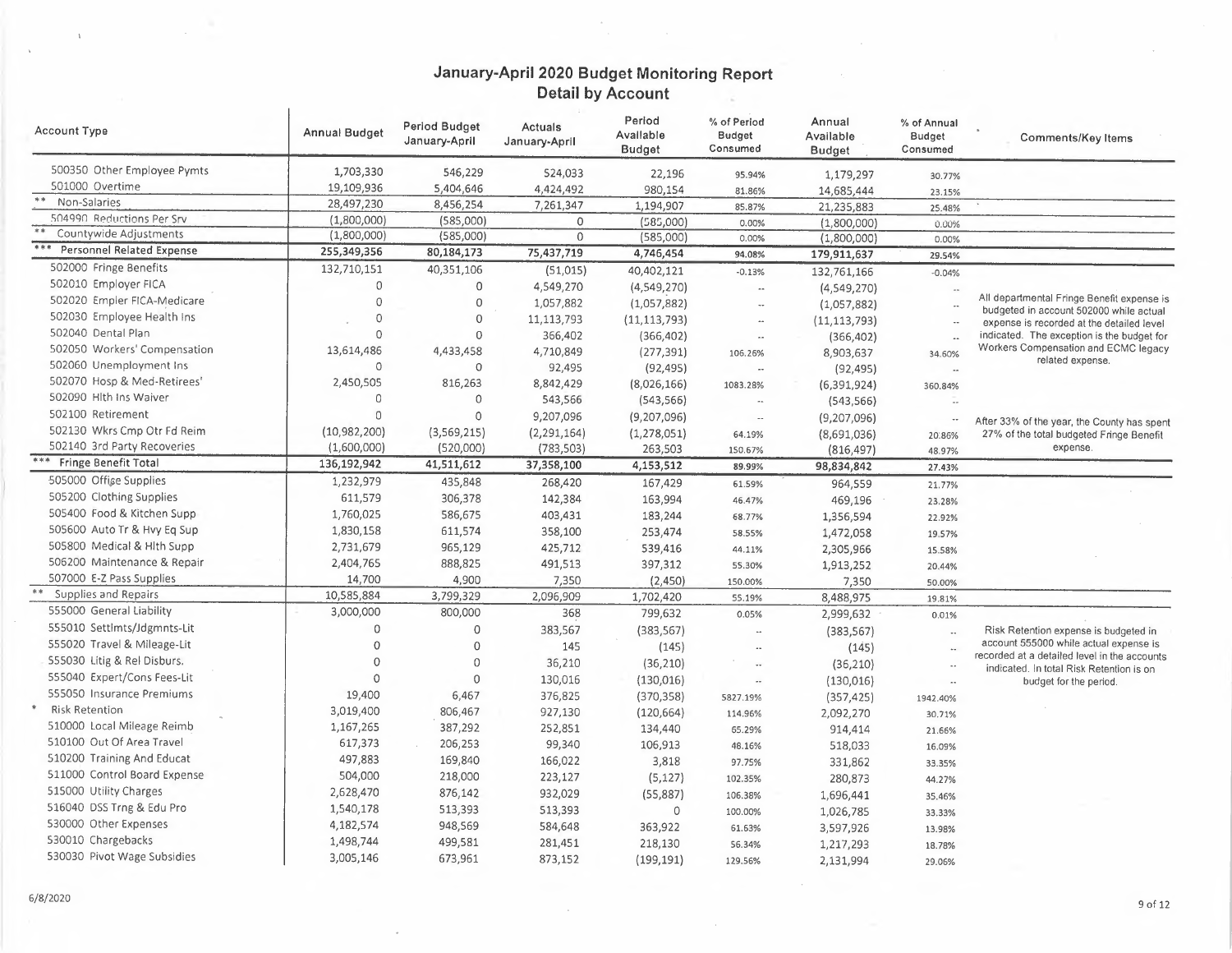| Account Type                        | <b>Annual Budget</b> | Period Budget<br>January-April | Actuals<br>January-April | Period<br>Available<br><b>Budget</b> | % of Period<br><b>Budget</b><br>Consumed | Annual<br>Available<br>Budget | % of Annual<br><b>Budget</b><br>Consumed | <b>Comments/Key Items</b> |
|-------------------------------------|----------------------|--------------------------------|--------------------------|--------------------------------------|------------------------------------------|-------------------------------|------------------------------------------|---------------------------|
| 545000 Rental Charges               | 9,352,542            | 2,808,977                      | 2,619,354                | 189,623                              | 93.25%                                   | 6,733,189                     | 28.01%                                   |                           |
| $\ast$ $\ast$<br>Other              | 28,013,575           | 8,108,474                      | 7,472,496                | 635,978                              | 92.16%                                   | 20,541,079                    | 26.67%                                   |                           |
| $\ast$<br>Non Profit Agency Subsidy | 20,281,390           | 6,525,744                      | 6,525,744                | $\circ$                              | 100.00%                                  | 13,755,646                    | 32.18%                                   |                           |
| Non Profit Purchase of Servic       | 100,924,869          | 34,507,795                     | 31,941,935               | 2,565,860                            | 92.56%                                   | 68,982,934                    | 31.65%                                   |                           |
| 516020 Pro Ser Cnt and Fees         | 15,948,448           | 3,636,677                      | 2,229,350                | 1,407,328                            | 61.30%                                   | 13,719,099                    | 13.98%                                   |                           |
| 516021 Bonadio Group                | 120,000              | 40,000                         | 40,000                   | $\circ$                              | 100.00%                                  | 80,000                        | 33.33%                                   |                           |
| 516030 Maintenance Contracts        | 6,280,184            | 2,892,696                      | 3,240,650                | (347, 953)                           | 112.03%                                  | 3,039,534                     | 51.60%                                   |                           |
| 516042 Foreclosure Action           | 1,475,000            | 1,092,700                      | 1,092,700                | $\circ$                              | 100.00%                                  | 382,300                       | 74.08%                                   |                           |
| 516080 Life Safety Contract         | 1,262,646            | 434,081                        | 380,836                  | 53,245                               | 87.73%                                   | 881,810                       | 30.16%                                   |                           |
| 516100 Parks Master Plan            | 56,444               | 4,844                          | 4,800                    | 44                                   | 99.09%                                   | 51,644                        | 8.50%                                    |                           |
| 520000 Municipal Assoc Fees         | 114,015              | 114,015                        | 114,014                  | $\mathbf{1}$                         | 100.00%                                  | 1                             | 100.00%                                  |                           |
| 520010 Txs&Asses-Co Ownd Pr         | 750                  | 250                            | 123                      | 127                                  | 49.19%                                   | 627                           | 16.40%                                   |                           |
| 520020 Co Res Enrl Comm Col         | 7,188,870            | 736,290                        | 645,205                  | 91,085                               | 87.63%                                   | 6,543,665                     | 8.98%                                    |                           |
| 520040 Curr Pymts Mass Tran         | 3,657,200            | 914,300                        | 914,300                  | $\circ$                              | 100.00%                                  | 2,742,900                     | 25.00%                                   |                           |
| 520050 Garbage Disposal             | 109,920              | 36,640                         | 21,520                   | 15,120                               | 58.73%                                   | 88,400                        |                                          |                           |
| 520070 Buffalo Bills Maint          | 2,629,624            | 813,256                        | 813,256                  | $\mathbf 0$                          | 100.00%                                  | 1,816,368                     | 19.58%                                   |                           |
| 520072 Working Capital Asst         | 1,693,800            | $\mathbf 0$                    | 0                        | $\mathbf{0}$                         | $\ddot{\phantom{0}}$                     | 1,693,800                     | 30.93%                                   |                           |
| Professional Srvs Contracts         | 40,536,901           | 10,715,749                     | 9,496,753                | 1,218,996                            | 88.62%                                   |                               | 0.00%                                    |                           |
| 516050 Dept Payments-ECMCC          | 7,032,027            | 1,618,533                      | 1,097,319                | 521,214                              | 67.80%                                   | 31,040,148                    | 23.43%                                   |                           |
| 516051 ECMCC Drug & Alcohol         | 405,331              | 140,336                        | 132,498                  | 7,838                                | 94.41%                                   | 5,934,708                     | 15.60%                                   |                           |
| <b>ECMCC Payments</b>               | 7,437,358            | 1,758,868                      | 1,229,817                | 529,052                              |                                          | 272,833                       | 32.69%                                   |                           |
| 516060 Sales Tax Loc Gov 3%         | 337,955,669          | 102,926,298                    | 91,455,249               |                                      | 69.92%                                   | 6,207,541                     | 16.54%                                   |                           |
| 516070 Flat Dist from 1%            | 12,500,000           | 12,500,000                     | 12,500,000               | 11,471,048<br>$\circ$                | 88.86%                                   | 246,500,420                   | 27.06%                                   |                           |
| 520030 NFTA-Share Sales Tax         | 21,865,186           | 6,659,164                      | 5,890,297                |                                      | 100.00%                                  | 0                             | 100.00%                                  |                           |
| Sales Tax to Local Government       | 372,320,855          | 122,085,462                    | 109,845,546              | 768,868<br>12,239,916                | 88.45%                                   | 15,974,890                    | 26.94%                                   |                           |
| **<br>Contractual                   | 541,501,373          | 175,593,619                    | 159,039,795              | 16,553,824                           | 89.97%                                   | 262,475,309                   | 29.50%                                   |                           |
| 561410 Lab & Tech Eqt               | 4,350,119            | 933,110                        | 742,503                  |                                      | 90.57%                                   | 382,461,578                   | 29.37%                                   |                           |
| 561420 Office Furn & Fixt           | 524,641              | 275,493                        | 77,427                   | 190,607                              | 79.57%                                   | 3,607,616                     | 17.07%                                   |                           |
| 561430 Bldg Grs & Hvy Eq            | 15,000               | 3,333                          | 2,864                    | 198,066                              | 28.10%                                   | 447,214                       | 14.76%                                   |                           |
| 561440 Motor Vehicles               | 117,797              | 51,784                         | $\circ$                  | 470                                  | 85.91%                                   | 12,136                        | 19.09%                                   |                           |
| Equipment                           | 5,007,557            | 1,263,721                      | 822,794                  | 51,784                               | 0.00%                                    | 117,797                       | 0.00%                                    |                           |
| 559000 County Share - Grants        | 7,131,978            | 1,092,125                      | 628,162                  | 440,927                              | 65.11%                                   | 4,184,764                     | 16.43%                                   |                           |
| 570020 Interfund - Road             | 15,939,104           | 6,823,035                      | 5,491,144                | 463,963                              | 57.52%                                   | 6,503,816                     | 8.81%                                    |                           |
| 570025 InterFd Co Share 911         | 4,375,528            | 1,357,843                      | 989,356                  | 1,331,891                            | 80.48%                                   | 10,447,960                    | 34.45%                                   |                           |
| 570030 Interfund-ECC Sub            | 17,724,317           | 17,724,317                     |                          | 368,486                              | 72.86%                                   | 3,386,172                     | 22.61%                                   |                           |
| 570050 InterFund Trans-Cap          | 2,990,800            | 399,233                        | 17,724,317               | $\circ$                              | 100.00%                                  | $\circ$                       | 100.00%                                  |                           |
| 575000 Interfnd Exp Non-Sub         | 963,387              | $\circ$                        | 250,000                  | 149,233                              | 62.62%                                   | 2,740,800                     | 8.36%                                    |                           |
| 575040 I/F Expense-Utility          | 3,839,133            |                                | $\circ$                  | $\circ$                              | $\sim$                                   | 963,387                       | 0.00%                                    |                           |
| 570035 IF Tran-COVID-19 Res         | 29,000,000           | 1,279,711                      | 930,100                  | 349,611                              | 72.68%                                   | 2,909,033                     | 24.23%                                   |                           |
| Interfund Expense                   | 81,964,247           | 4,574,304                      | 0                        | 4,574,304                            | 0.00%                                    | 29,000,000                    | 0.00%                                    |                           |
| 910200 ID Budget Services           | $\Omega$             | 33,250,567                     | 26,013,079-              | 7,237,488                            | 78.23%                                   | 55,951,168                    | 31.74%                                   |                           |
| 910600 ID Purchasing Srv            |                      | $\circ$                        | 0                        | $\Omega$                             | $\ddotsc$                                | $\overline{0}$                |                                          |                           |
| 910700 ID Fleet Services            | (209, 725)           | (69,908)                       | (63, 297)                | (6,612)                              | 90.54%                                   | (146, 428)                    | 30.18%                                   |                           |
|                                     | (2,057,326)          | (685, 775)                     | (448, 489)               | (237, 286)                           | 65.40%                                   | (1,608,837)                   | 21.80%                                   |                           |

 $\ddot{ }$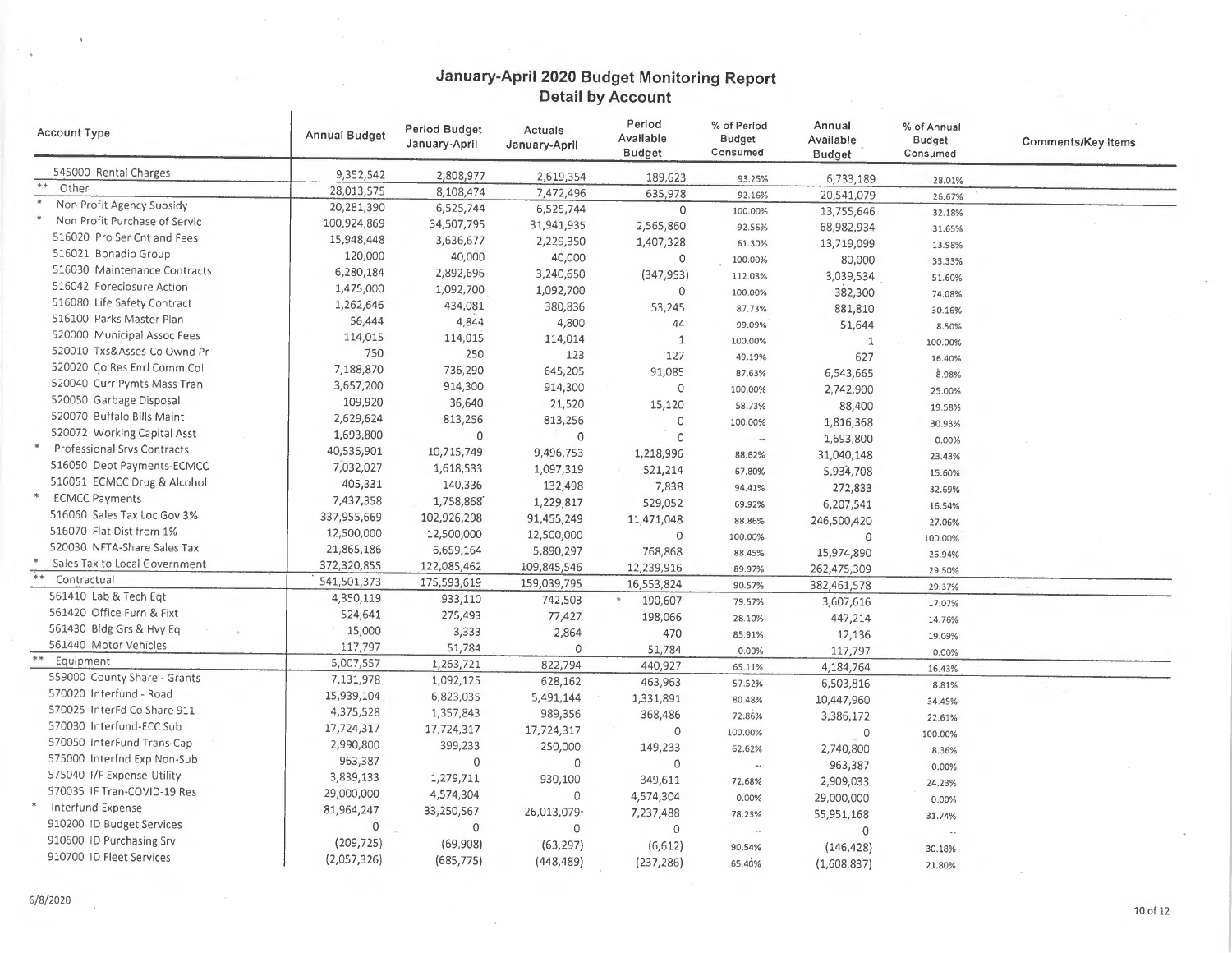| <b>Account Type</b>          | <b>Annual Budget</b> | <b>Period Budget</b><br>January-April | Actuals<br>January-April | Period<br>Available<br><b>Budget</b> | % of Period<br>Budget<br>Consumed | Annual<br>Available<br><b>Budget</b> | % of Annual<br><b>Budget</b><br>Consumed | <b>Comments/Key Items</b> |
|------------------------------|----------------------|---------------------------------------|--------------------------|--------------------------------------|-----------------------------------|--------------------------------------|------------------------------------------|---------------------------|
| 911200 ID Comptroller's Srv  | $\Omega$             | $\circ$                               | O                        | $\circ$                              |                                   | $\circ$                              | $\sim$ $\sim$                            |                           |
| 911400 ID District Atty Srv  | $\Omega$             | $\circ$                               | $\circ$                  | $\mathbf 0$                          | $\overline{\phantom{a}}$          | 0                                    | $\sim$                                   |                           |
| 911490 ID DA Grant Srv       | 25,000               | 8,333                                 | 4,584                    | 3,750                                | 55.00%                            | 20,416                               | 18.33%                                   |                           |
| 911500 ID Sheriff Div. Srvs  | $\Omega$             | $\circ$                               | $\circ$                  | $\circ$                              | $\overline{\phantom{a}}$          | 0                                    |                                          |                           |
| 911600 ID Jail Mgt. Service  | $\Omega$             | $\circ$                               | $\circ$                  | $\circ$                              | 0.00%                             | 0                                    |                                          |                           |
| 912000 ID DSS Service        | 0                    | (0)                                   | $\circ$                  | (0)                                  | 0.00%                             | $\circ$                              |                                          |                           |
| 912215 ID DPW Mail Srvs      | (9,084)              | (3,028)                               | (1, 515)                 | (1, 513)                             | 50.04%                            | (7, 569)                             | 16.68%                                   |                           |
| 912220 ID Build&Grounds Srv  | $\circ$              | 0                                     | 0                        | $\circ$                              |                                   | $\Omega$                             | $\ddotsc$                                |                           |
| 912300 ID Highways Services  | 29,837               | 9,946                                 | 1,260                    | 8,686                                | 12.67%                            | 28,577                               | 4.22%                                    |                           |
| 912400 ID Mental Health Srv  | 0                    | $\circ$                               | $\mathbf{0}$             | 0                                    |                                   | $\circ$                              | $\overline{\phantom{a}}$                 |                           |
| 912420 ID Forensic MH Srv    | 0                    | $\mathbf{0}$                          | 0                        | 0                                    | $\ddot{\phantom{1}}$              | $\overline{0}$                       | $\sim$                                   |                           |
| 912520 ID Youth Deten Srvs   | 0                    | (0)                                   | $\circ$                  | (0)                                  | 0.00%                             | $\Omega$                             |                                          |                           |
| 912530 ID Youth Bureau Srvs  | $\circ$              | 0                                     | $\Omega$                 | 0                                    | $\ddotsc$                         | $\Omega$                             |                                          |                           |
| 912600 ID Probation Services | $\Omega$             | $\mathbf 0$                           | $\circ$                  | 0                                    | $\overline{\phantom{a}}$          | $\Omega$                             |                                          |                           |
| 912700 ID Health Services    | (18,094)             | (6,031)                               | (39,049)                 | 33,018                               | 647.44%                           | 20,955                               | 215.81%                                  |                           |
| 912730 ID Health Lab Srv     | (17, 355)            | (5,785)                               | (5,744)                  | (41)                                 | 99.29%                            | (11,611)                             | 33.10%                                   |                           |
| 912740 ID Med Ex Services    | 0                    | $\circ$                               | $\Omega$                 | $\circ$                              | $\sim$                            | $\circ$                              |                                          |                           |
| 913000 ID Veterans Services  | $\Omega$             | $\Omega$                              | $\Omega$                 | 0                                    | $\sim$                            | $\Omega$                             | $\overline{\phantom{a}}$                 |                           |
| 914000 ID CW Accts Budget    | (19, 753)            | (9,446)                               | (7,800)                  | (1,646)                              | 82.57%                            | (11, 953)                            | 39.49%                                   |                           |
| 916000 ID County Attny Srv   | (74, 347)            | (24, 782)                             | (24, 782)                | $\circ$                              | 100.00%                           | (49, 565)                            | 33.33%                                   |                           |
| 916200 ID Env & Plan Srv     | (79, 372)            | (26, 457)                             | (27, 375)                | 918                                  | 103.47%                           | (51, 997)                            | 34.49%                                   |                           |
| 916300 ID Senior Services    | $\circ$              | 0                                     | $\mathbf{O}$             | $\circ$                              | $\overline{\phantom{a}}$          | $\circ$                              | ä.                                       |                           |
| 916390 ID Senior Srvs Grant  | 24,006               | 8,002                                 | 4,888                    | 3,114                                | 61.08%                            | 19,118                               | 20.36%                                   |                           |
| 916400 ID Parks Services     | (58, 474)            | (19, 491)                             | (14, 533)                | (4,959)                              | 74.56%                            | (43, 941)                            | 24.85%                                   |                           |
| 916500 ID CPS Services       | $\Omega$             | $\circ$                               | $\circ$                  | $\circ$                              | $\ddot{\phantom{a}}$              | $\circ$                              |                                          |                           |
| 916700 ID Emergency Services | $\Omega$             | 0                                     | $\circ$                  | $\theta$                             | 0.00%                             | $\circ$                              |                                          |                           |
| 916790 ID Emerg Srvs Grant   | 99,640               | 33,213                                | 18,944                   | 14,269                               | 57.04%                            | 80,696                               | 19.01%                                   |                           |
| 942000 ID Library Services   | 195,533              | 65,178                                | 49,600                   | 15,578                               | 76.10%                            | 145,933                              | 25.37%                                   |                           |
| 980000 ID DISS Services      | (2,002,108)          | (667, 369)                            | (545, 955)               | (121, 415)                           | 81:81%                            | (1,456,153)                          | 27.27%                                   |                           |
| Interdepartmental Billings   | (4, 171, 622)        | (1,393,402)                           | (1,099,264)              | (294, 138)                           | 78.89%                            | (3,072,358)                          | 26.35%                                   |                           |
| $\ast\ast$<br>Allocations    | 77,792,625           | 31,857,165                            | 24,913,815               | 6,943,350                            | 78.20%                            | 52,878,810                           | 32.03%                                   |                           |
| 525000 MMIS-Medicaid Loc Sh  | 199,920,838          | 66,640,279                            | 65,236,412               | 1,403,867                            | 97.89%                            | 134,684,426                          | 32.63%                                   |                           |
| 525020 UPL Expense           | 9,666,299            | 3,660,122                             | 3,660,122                | 0                                    | 100.00%                           | 6,006,177                            | 37.86%                                   |                           |
| 525030 MA - Gross Loc Pymts  | 72,801               | 24,267                                | 10,183                   | 14,084                               | 41.96%                            | 62,618                               | 13.99%                                   |                           |
| 525040 Family Assistance-FA  | 36,674,420           | 12,224,807                            | 10,972,382               | 1,252,425                            | 89.76%                            | 25,702,038                           | 29.92%                                   |                           |
| 525050 CWS - Foster Care     | 64,709,227           | 21,569,742                            | 22,240,898               | (671, 156)                           | 103.11%                           | 42,468,329                           | 34.37%                                   |                           |
| 525060 Safety Net Assist     | 39,114,019           | 13,038,006                            | 11,840,086               | 1,197,921                            | 90.81%                            | 27,273,933                           | 30.27%                                   |                           |
| 525070 Emer Assist To Adlts  | 1,224,723            | 408,241                               | 488,542                  | (80, 301)                            | 119.67%                           | 736,181                              | 39.89%                                   |                           |
| 525080 Ed Handicapped Child  | 667,014              | 222,338                               | 114,080                  | 108,258                              | 51.31%                            | 552,934                              | 17.10%                                   |                           |
| 525091 Child Care - Title XX | 1,958,431            | 652,810                               | 476,938                  | 175,872                              | 73.06%                            | 1,481,493                            | 24.35%                                   |                           |
| 525092 Child Care - CCBG     | 26,645,367           | 8,281,789                             | 8,199,142                | 82,647                               | 99.00%                            | 18,446,225                           | 30.77%                                   |                           |
| 525100 Housekeeping - DSS    | 36,486               | 12,162                                | $\circ$                  | 12,162                               | 0.00%                             | 36,486                               | 0.00%                                    |                           |
| 525110 Meals On Wheels WNY   | 70,000               | 23,333                                | 23,333                   | $\circ$                              | 100.00%                           | 46,667                               | 33.33%                                   |                           |

 $\lambda$